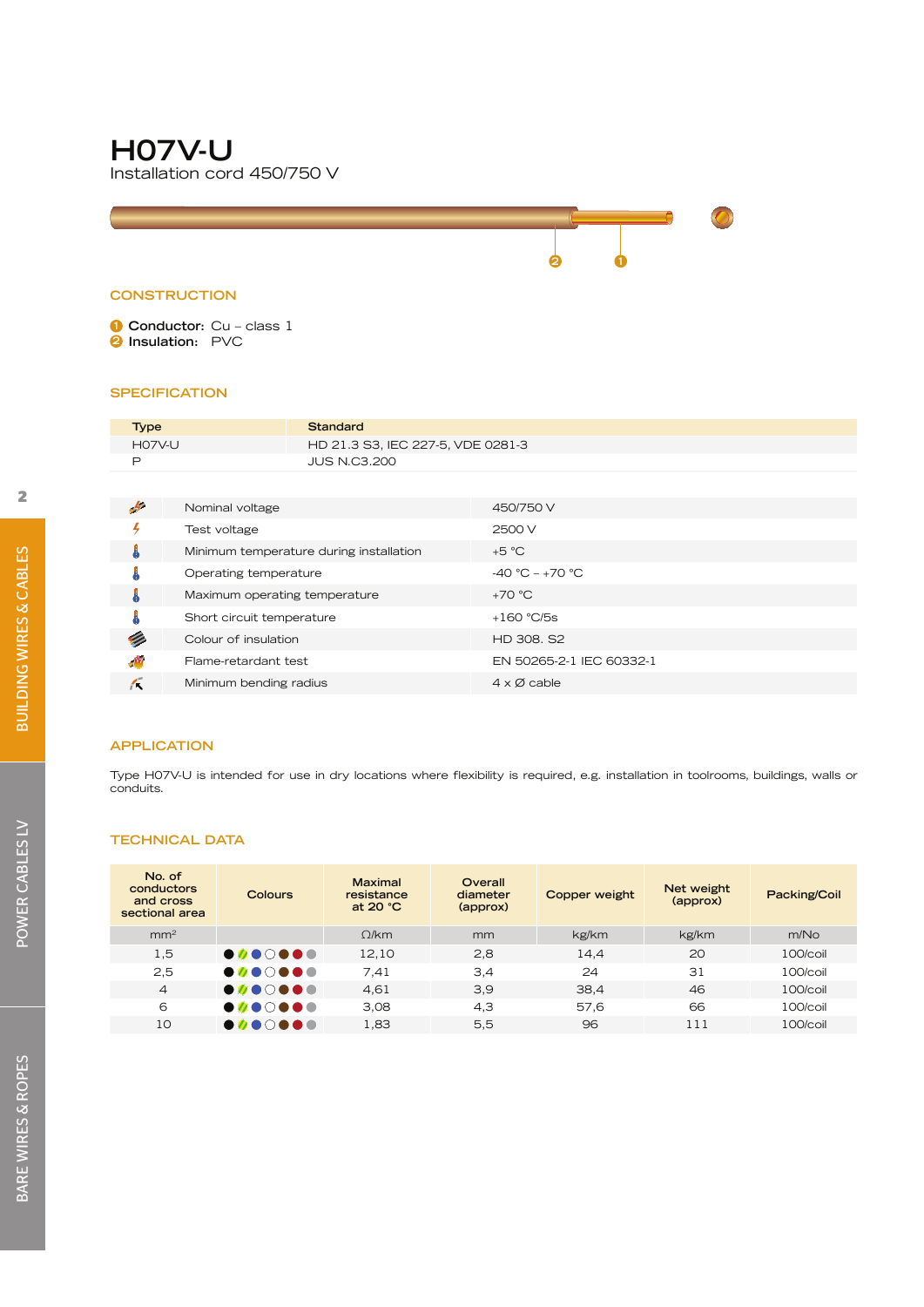

### **H07V-R** Installation cord 450/750 V



#### **CONSTRUCTION**

**1 Conductor:** Cu – class 1 **2 Insulation:** PVC

#### **SPECIFICATION**

| <b>Type</b>                 | <b>Standard</b>                         |                                   |
|-----------------------------|-----------------------------------------|-----------------------------------|
| $HO7V-R$                    |                                         | HD 21.3 S3, IEC 227-5, VDE 0281-3 |
| P                           | <b>JUS N.C3.200</b>                     |                                   |
|                             |                                         |                                   |
| 歺                           | Nominal voltage                         | 450/750 V                         |
| 4                           | Test voltage                            | 2500 V                            |
| å                           | Minimum temperature during installation | $+5 °C$                           |
|                             | Operating temperature                   | $-40 °C - +70 °C$                 |
| å                           | Maximum operating temperature           | $+70 °C$                          |
|                             | Short circuit temperature               | $+160$ °C/5s                      |
| Ø                           | Colour of insulation                    | HD 308, S2                        |
| $\mathcal{N}_{\mathcal{A}}$ | Flame-retardant test                    | EN 50265-2-1 IEC 60332-1          |
| Æ                           | Minimum bending radius                  | $4 \times \emptyset$ cable        |

#### **APPLICATION**

Type H07V-R is intended for use in dry locations where flexibility is required, e.g. installation in toolrooms, buildings, walls or conduits.

| No. of<br>conductors<br>and cross<br>sectional area | Colours                                 | <b>Maximal</b><br>resistance<br>at 20 $°C$ | Overall<br>diameter<br>(approx) | <b>Copper weight</b> | Net weight<br>(approx) | Packing/Coil     |
|-----------------------------------------------------|-----------------------------------------|--------------------------------------------|---------------------------------|----------------------|------------------------|------------------|
| mm <sup>2</sup>                                     |                                         | $\Omega$ /km                               | mm                              | kg/km                | kg/km                  | m/N <sub>O</sub> |
| 10                                                  | $\bullet\, \bullet\, \bullet\, \bullet$ | 1,830                                      | 6,1                             | 96                   | 117                    | 100/coil         |
| 16                                                  | $\bullet$ 0 $\bullet$                   | 1,150                                      | 7,1                             | 153,6                | 176                    | 100/coil         |
| 25                                                  | $\bullet\,\boldsymbol{v}\bullet\bullet$ | 0,727                                      | 8,9                             | 240                  | 276                    | 500/6            |
| 35                                                  | $\bullet$ 0 $\bullet$                   | 0,524                                      | 10,0                            | 336                  | 371                    | 500/6            |
| 50                                                  | $\bullet$                               | 0,387                                      | 11,7                            | 480                  | 505                    | 500/7            |
| 70                                                  | $\bullet$                               | 0,268                                      | 13,6                            | 672                  | 710                    | 500/7            |
| 95                                                  | $\bullet$                               | 0,193                                      | 15,9                            | 912                  | 979                    | 500/9            |
| 120                                                 | $\bullet$                               | 0,153                                      | 17,4                            | 1152                 | 1223                   | 500/9            |
| 150                                                 | $\bullet$                               | 0,124                                      | 19,4                            | 1440                 | 1504                   | 500/10           |
| 185                                                 | $\bullet$                               | 0,099                                      | 21,7                            | 1776                 | 1883                   | 500/10           |
| 240                                                 | $\bullet$                               | 0,075                                      | 24,7                            | 2304                 | 2466                   | 500/12           |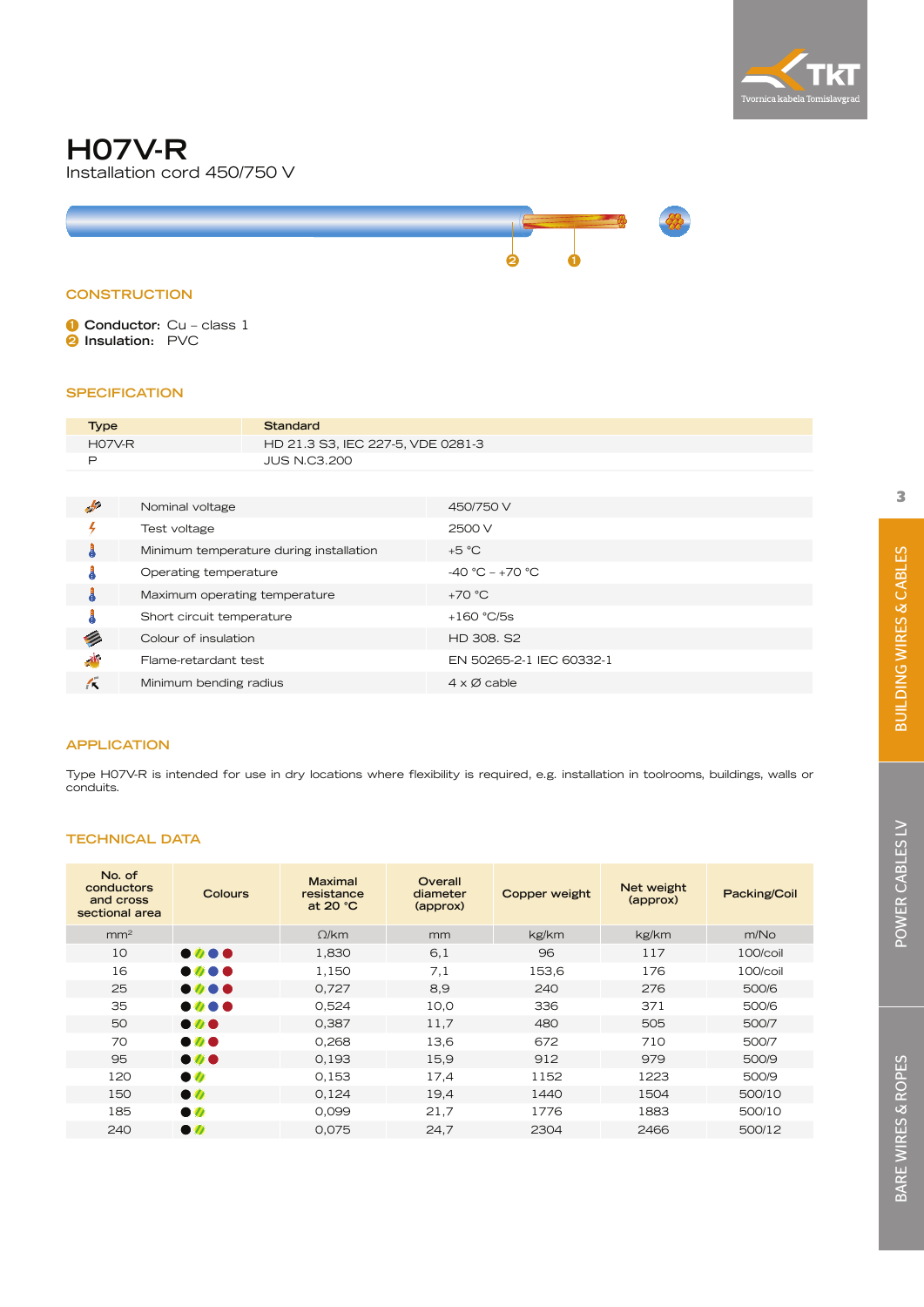### **H05V-K** Installation cord 300/500 V

#### **CONSTRUCTION**

**1 Conductor:** Cu – class 5 (fine stranded) **2 Insulation:** PVC PVC insulation 70 °C (P/F) PVC insulation 105 °C (P/FT)

#### **SPECIFICATION**

| <b>Type</b>   | Standard                          |
|---------------|-----------------------------------|
| <b>H05V-K</b> | HD 21.3 S3, IEC 227-5, VDE 0281-3 |
| P/F. P/FT     | <b>JUS N.C3.202</b>               |
|               |                                   |

**2 1**

|                            | Nominal voltage                         | 300/500 V                  |
|----------------------------|-----------------------------------------|----------------------------|
|                            | Test voltage                            | 2000 V                     |
| å                          | Minimum temperature during installation | $+5 °C$                    |
| Å                          | Operating temperature                   | $-40 °C - +70 °C$          |
| J                          | Maximum operating temperature           | $+70 °C$                   |
| å                          | Short circuit temperature               | $+160$ °C/5s               |
| Ø                          | Colour of insulation                    | HD 308, S2                 |
| $\mathcal{N}_{\mathrm{c}}$ | Flame-retardant test                    | EN 50265-2-1 IEC 60332-1   |
| K                          | Minimum bending radius                  | $4 \times \emptyset$ cable |

#### **APPLICATION**

Type H05V-K is intended for use in dry locations where flexibility is required, e.g. installation in toolrooms, buildings, walls or conduits.

| No. of<br>conductors<br>and cross<br>sectional area | <b>Colours</b>                                         | <b>Maximal</b><br>resistance<br>at $20 °C$ | Overall<br>diameter<br>(approx) | Copper<br>weight | Net weight<br>(approx) | Packing/Coil     |
|-----------------------------------------------------|--------------------------------------------------------|--------------------------------------------|---------------------------------|------------------|------------------------|------------------|
| mm <sup>2</sup>                                     |                                                        | Q/km                                       | mm                              | kg/km            | kg/km                  | m/N <sub>O</sub> |
| O,5                                                 | $\bullet\ \bullet\ \circ\ \bullet\ \bullet\ \bullet$   | 39.00                                      | 2,1                             | 5                | 9                      | 100/coil         |
| 0.75                                                | $\bullet\,\bullet\,\bullet\,\bullet\,\bullet\,\bullet$ | 26.00                                      | 2,4                             | 7.5              | 12                     | $100/c$ oil      |
|                                                     | $\bullet\ \bullet\ \circ\ \bullet\ \bullet\ \bullet$   | 19,5                                       | 2,5                             | 10               | 15                     | 100/coil         |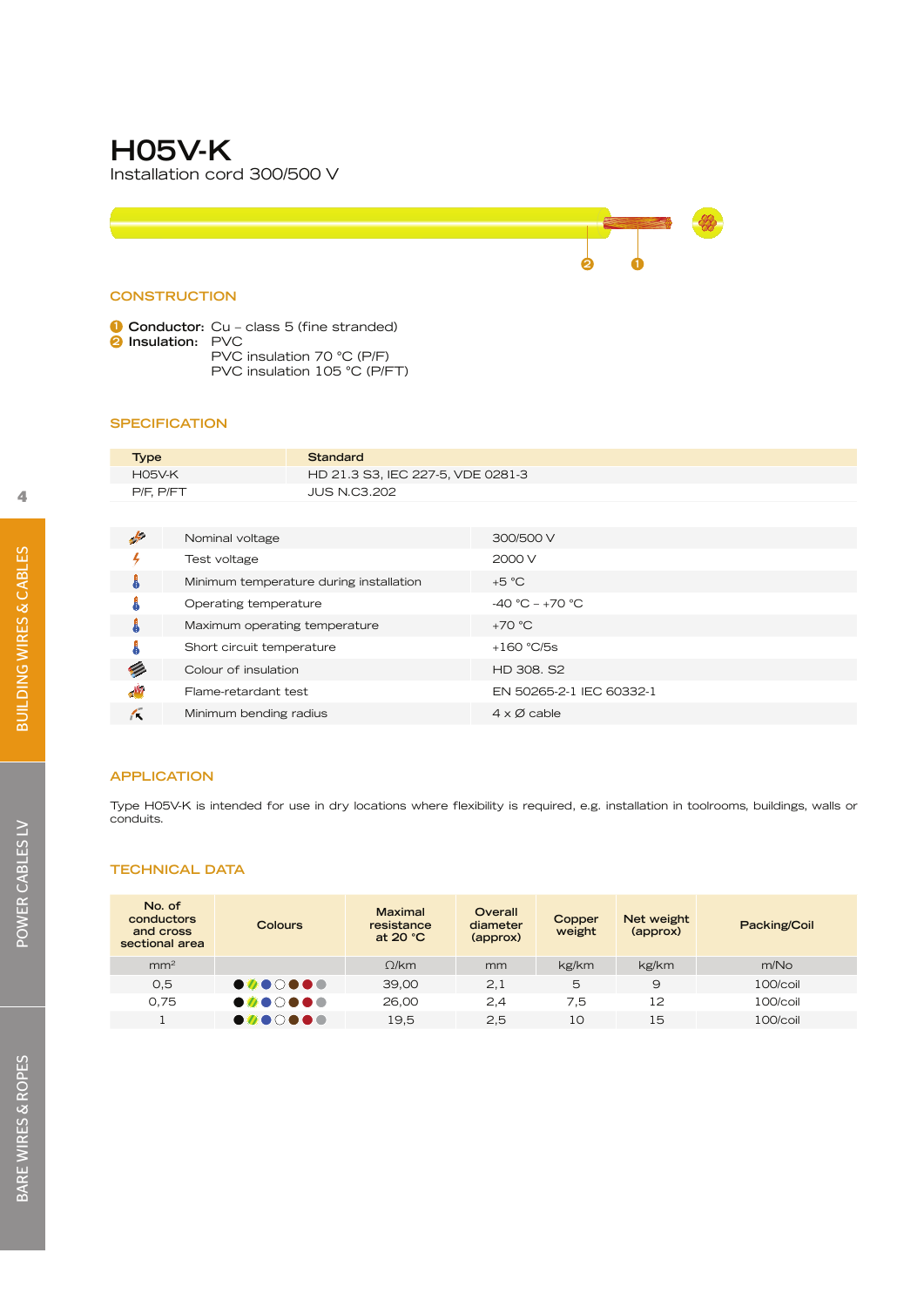

## **H07V-K** Installation cord 450/750 V



#### **CONSTRUCTION**

**1 Conductor:** Cu – class 5 (fine stranded) **2 Insulation:** PVC PVC insulation 70 °C (P/F) PVC insulation 105 °C (P/FT)

#### **SPECIFICATION**

| <b>Type</b> | Standard                          |
|-------------|-----------------------------------|
| HO7V-K      | HD 21.3 S3, IEC 227-5, VDE 0281-3 |
| P/F. P/FT   | <b>JUS N.C3.202</b>               |

| $\rightarrow$ | Nominal voltage                         | 450/750 V                   |
|---------------|-----------------------------------------|-----------------------------|
|               | Test voltage                            | 2500 V                      |
| ٠             | Minimum temperature during installation | $+5 °C$                     |
| a             | Operating temperature                   | $-40 °C - +70 °C$           |
| ō             | Maximum operating temperature           | $+70 °C$                    |
| ā             | Short circuit temperature               | $+160$ °C/5s                |
| Ø             | Colour of insulation                    | HD 308, S2                  |
| آلار          | Flame-retardant test                    | EN 50265-2-1 EN IEC 60332-1 |
| ŕκ            | Minimum bending radius                  | $4 \times \emptyset$ cable  |

#### **APPLICATION**

Type H07V-K is intended for use in dry locations where flexibility is required, e.g. installation in toolrooms, buildings, walls or conduits.

| No. of<br>conductors<br>and cross<br>sectional area | Colours                                                | <b>Maximal</b><br>resistance<br>at 20 °C | Overall<br>diameter<br>(approx) | Copper weight | Net weight<br>(approx) | Packing/Coil |
|-----------------------------------------------------|--------------------------------------------------------|------------------------------------------|---------------------------------|---------------|------------------------|--------------|
| mm <sup>2</sup>                                     |                                                        | $\Omega$ /km                             | mm                              | kg/km         | kg/km                  | m/No         |
| 1,5                                                 | $\bullet\,\bullet\,\bullet\,\bullet\,\bullet\,\bullet$ | 13,3                                     | 3,0                             | 14,4          | 21                     | 100/coil     |
| 2,5                                                 | $\bullet\,\bullet\,\bullet\,\bullet\,\bullet\,\bullet$ | 7,980                                    | 3,7                             | 24            | 33                     | 100/coil     |
| $\overline{4}$                                      | $\bullet\,\bullet\,\bullet\,\bullet\,\bullet\,\bullet$ | 4,950                                    | 4,2                             | 38,4          | 49                     | 100/coil     |
| 6                                                   | $\bullet\,\bullet\,\bullet\,\bullet\,\bullet\,\bullet$ | 3,300                                    | 5,3                             | 57,6          | 73                     | 100/coil     |
| 10                                                  | $\bullet\ \bullet\ \circ\ \bullet\ \bullet\ \bullet$   | 1,910                                    | 6,9                             | 96            | 128                    | 100/coil     |
| 16                                                  | $\bullet\,\bullet\,\bullet\,\bullet\,\bullet\,\bullet$ | 1,210                                    | 8,0                             | 153,6         | 183                    | 100/coil     |
| 25                                                  | $\bullet$                                              | 0,780                                    | 10,1                            | 240           | 283                    | 500/6        |
| 35                                                  | $\bullet$                                              | 0,554                                    | 11,2                            | 336           | 387                    | 500/7        |
| 50                                                  | $\bullet$                                              | 0,386                                    | 13,4                            | 480           | 550                    | 500/7        |
| 70                                                  | $\bullet$                                              | 0,272                                    | 15,6                            | 672           | 771                    | 500/9        |
| 95                                                  | $\bullet$                                              | 0,206                                    | 17,8                            | 912           | 1024                   | 500/9        |
| 120                                                 | $\bullet$                                              | 0.161                                    | 20,4                            | 1152          | 1282                   | 500/10       |
| 150                                                 | $\bullet$                                              | 0,129                                    | 22,4                            | 1440          | 1577                   | 500/12       |
| 185                                                 | $\bullet$                                              | 0,106                                    | 24,4                            | 1776          | 1964                   | 500/12       |
| 240                                                 | $\bullet$                                              | 0,080                                    | 28,3                            | 2304          | 2527                   | 500/12       |
|                                                     |                                                        |                                          |                                 |               |                        |              |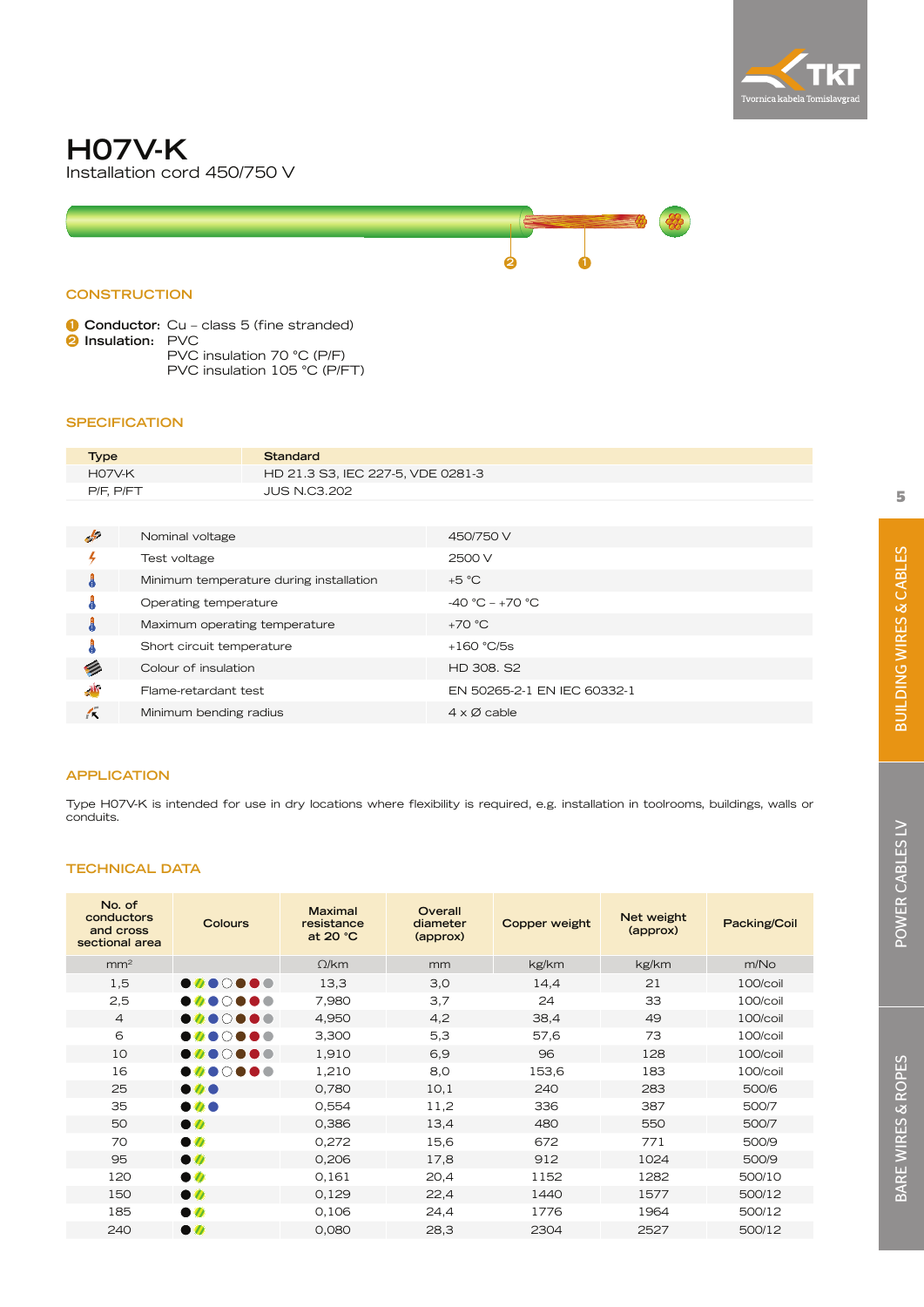# **H03VH-H**

Installation cord 300/300 V

#### **CONSTRUCTION**

**1 Conductor:** Cu – class 6 (fine stranded) **2 Insulation:** PVC

#### **SPECIFICATION**

| <b>Type</b> |                                              | <b>Standard</b>                         |                             |
|-------------|----------------------------------------------|-----------------------------------------|-----------------------------|
|             | HO3VH-H<br>HD 21.5 S3, IEC 227-5, VDE 0281-5 |                                         |                             |
| P/L         |                                              | <b>JUS N.C3.300</b>                     |                             |
|             |                                              |                                         |                             |
| 卢           | Nominal voltage                              |                                         | 300/300 V                   |
| 4           | Test voltage                                 |                                         | 2000 V                      |
| å           |                                              | Minimum temperature during installation | $+5 °C$                     |
|             | Operating temperature                        |                                         | +5 °C - +50 °C              |
|             | Maximum operating temperature                |                                         | $+60 °C$                    |
|             | Short circuit temperature                    |                                         | $+150$ °C/5s                |
| Ø           | Colour of insulation                         |                                         | HD 308, S2                  |
| اللار       | Flame-retardant test                         |                                         | EN 50265-2-1 EN IEC 60332-1 |
| Æ           | Minimum bending radius                       |                                         | $3 \times \emptyset$ cable  |
|             | Coat colour                                  |                                         | White                       |

**2 1**

\*

#### **APPLICATION**

Type HO3VH-H cord is intended for use with small portable devices like lamps, radio receivers, fans etc.

| No. of conductors<br>and cross<br>sectional area | <b>Maximal resistance</b><br>at 20 $°C$ | Overall diameter<br>(approx) | Copper weight | Net weight<br>(approx) | Packing/Coil |
|--------------------------------------------------|-----------------------------------------|------------------------------|---------------|------------------------|--------------|
| mm <sup>2</sup>                                  | Q/km                                    | mm                           | kg/km         | kg/km                  | m/No         |
| $2 \times 0.5$                                   | 39.00                                   | $2,6 \times 5,2$             | 10            | 22.3                   | $100/c$ oil  |
| $2 \times 0.75$                                  | 26.00                                   | $2.8 \times 5.6$             | 15            | 28.8                   | $100/c$ oil  |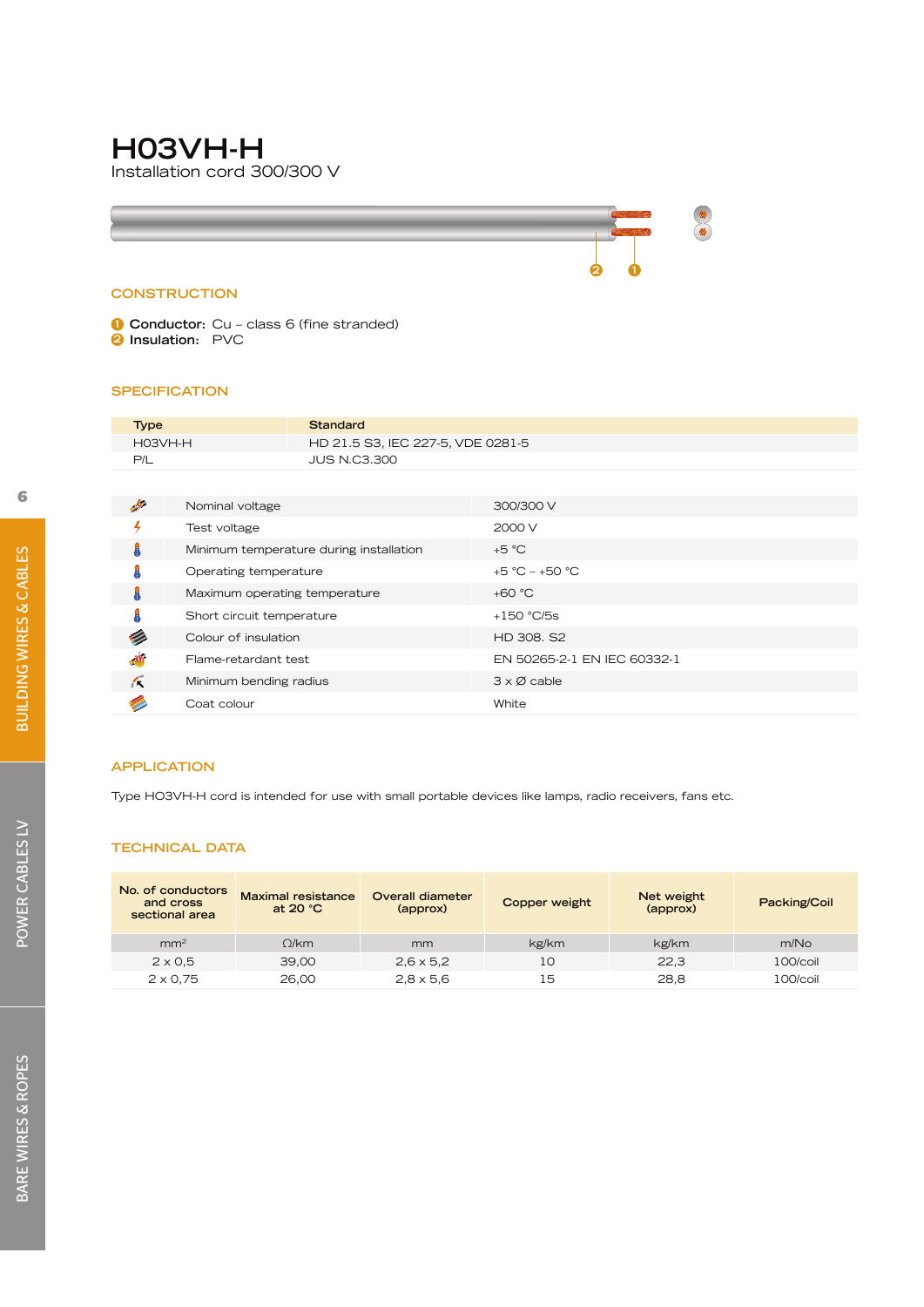

## **H03VV-F** Installation cord 300/300 V



- **1 Conductor:** Cu class 5 (fine stranded) **2 Insulation:** PVC
- **3 Jacket:** PVC

#### **SPECIFICATION**

| <b>Type</b> | Standard                          |
|-------------|-----------------------------------|
| H03VV-F     | HD 21.5 S3, IEC 227-5, VDE 0281-5 |
| PP/L        | <b>JUS N.C3.301</b>               |

| حيله         | Nominal voltage                         | 300/300 V                   |
|--------------|-----------------------------------------|-----------------------------|
|              | Test voltage                            | 2000 V                      |
| a            | Minimum temperature during installation | $+5 °C$                     |
|              | Operating temperature                   | +5 °C – +50 °C              |
|              | Maximum operating temperature           | $+60 °C$                    |
|              | Short circuit temperature               | $+150$ °C/5s                |
|              | Colour of insulation                    | HD 308, S2                  |
| $\mathbf{v}$ | Flame-retardant test                    | EN 50265-2-1 EN IEC 60332-1 |
| Æ            | Minimum bending radius                  | $3 \times \emptyset$ cable  |
|              | Coat colour                             | White                       |

#### **APPLICATION**

Type HO3VV-F cord is intended for use in dry locations for small portable devices and in light duty requirements. It can not be used for kitchens, heating devices, industrial or agricultural application, and outdoors.

| No. of conductors<br>and cross<br>sectional area | Maximal resistance<br>at $20 °C$ | Overall diameter<br>(approx) | Copper weight | Net weight<br>(approx) | Packing/Coil |
|--------------------------------------------------|----------------------------------|------------------------------|---------------|------------------------|--------------|
| mm <sup>2</sup>                                  | Q/km                             | mm                           | kg/km         | kg/km                  | m/No         |
| $2 \times 0.5$                                   | 39,00                            | 5,1                          | 10            | 36                     | $100/c$ oil  |
| $2 \times 0.75$                                  | 26.00                            | 5,6                          | 15            | 46                     | $100/c$ oil  |
| $3 \times 0.5$                                   | 39.00                            | 5,4                          | 15            | 44                     | $100/c$ oil  |
| $3 \times 0.75$                                  | 26.00                            | 5,9                          | 21,6          | 56                     | $100/c$ oil  |
| $4 \times 0.5$                                   | 39.00                            | 5,9                          | 20            | 53                     | $100/c$ oil  |
| $4 \times 0.75$                                  | 26.00                            | 6,5                          | 29            | 68                     | $100/c$ oil  |
| $5 \times 0.5$                                   | 39.00                            | 6,6                          | 24            | 65                     | $100/c$ oil  |
| $5 \times 0.75$                                  | 26,00                            | 7,1                          | 36            | 83                     | $100/c$ oil  |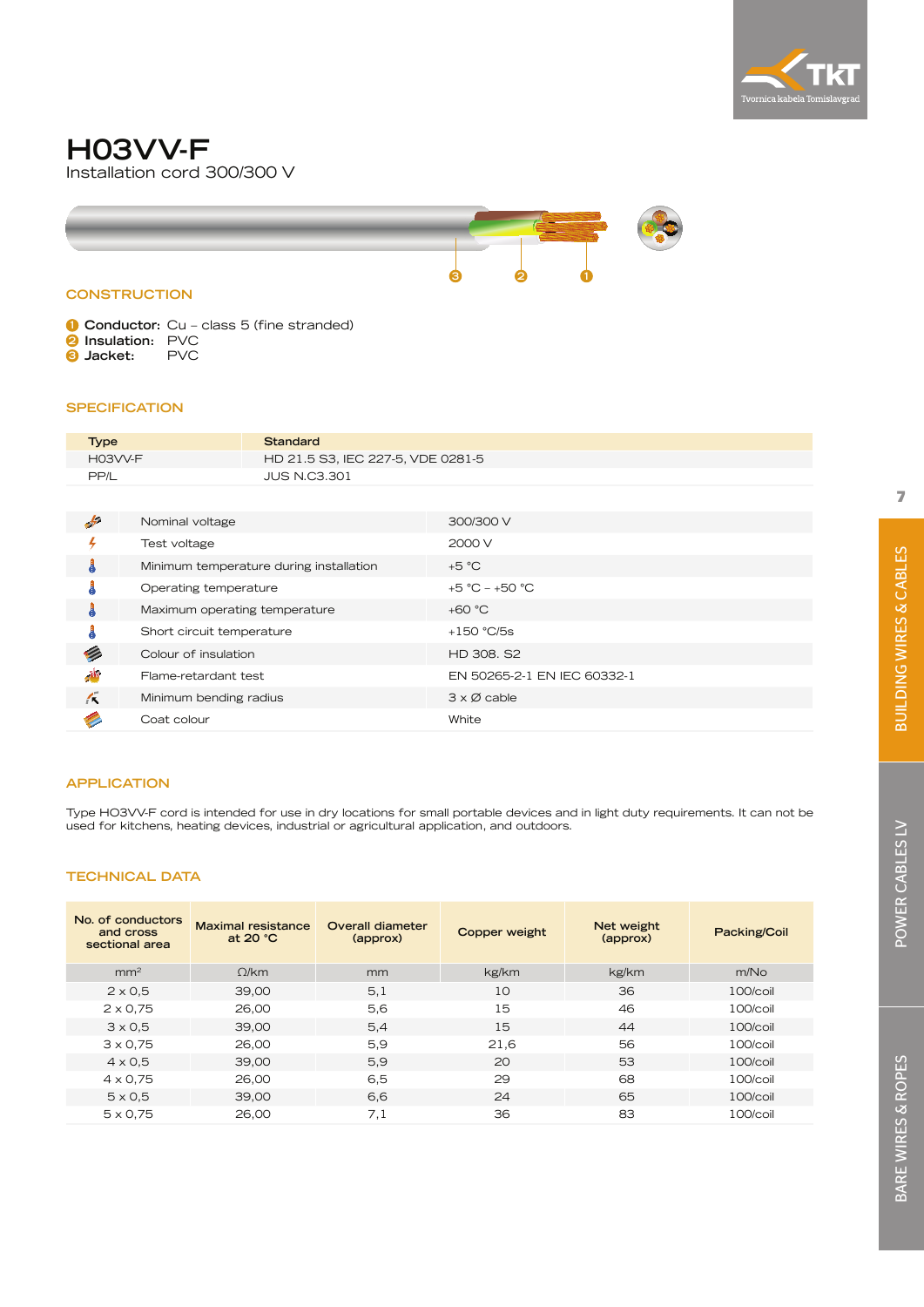# **H05VV-F** Installation cord 300/500 V



### **CONSTRUCTION**

**1 Conductor:** Cu – class 5 (fine stranded) **2 Insulation:** PVC<br>**8 Jacket:** PVC **3** Jacket:

#### **SPECIFICATION**

| <b>Type</b> | Standard                          |
|-------------|-----------------------------------|
| H05VV-F     | HD 21,5 S3, IEC 227-5, VDE 0281-5 |
| PP/J        | <b>JUS N.C3.302</b>               |

| $\rightarrow$ | Nominal voltage                         | 300/500 V                   |
|---------------|-----------------------------------------|-----------------------------|
|               | Test voltage                            | 2000 V                      |
|               | Minimum temperature during installation | $+5 °C$                     |
|               | Operating temperature                   | +5 °C - +50 °C              |
|               | Maximum operating temperature           | $+60 °C$                    |
|               | Short circuit temperature               | $+150$ °C/5s                |
|               | Colour of insulation                    | HD 308, S2                  |
| aW.           | Flame-retardant test                    | EN 50265-2-1 EN IEC 60332-1 |
| Æ             | Minimum bending radius                  | $3 \times \emptyset$ cable  |
|               | Coat colour                             | White, black                |
|               |                                         |                             |

#### **APPLICATION**

Type H05VV-F cord is intended for use in dry locations for small portable devices and in light duty requirements. It can not be used for kitchens, heating devices, industrial or agricultural application, and outdoors.

| No. of conductors<br>and cross<br>sectional area | <b>Maximal resistance</b><br>at 20 $°C$ | Overall diameter<br>(approx) | Copper weight | Net weight<br>(approx) | Packing/Coil |
|--------------------------------------------------|-----------------------------------------|------------------------------|---------------|------------------------|--------------|
| mm <sup>2</sup>                                  | $\Omega$ /km                            | mm                           | kg/km         | kg/km                  | m/No         |
| $2 \times 0.75$                                  | 26,00                                   | 6,4                          | 15            | 57                     | 100/coil     |
| $2 \times 1.0$                                   | 19,50                                   | 6,8                          | 19            | 67                     | 100/coil     |
| $2 \times 1.5$                                   | 13,30                                   | 7.5                          | 29            | 86                     | 100/coil     |
| $2 \times 2.5$                                   | 7,98                                    | 9,4                          | 48            | 135                    | 100/coil     |
| $3 \times 0.75$                                  | 26,00                                   | 6,8                          | 21,6          | 68                     | 100/coil     |
| $3 \times 1,0$                                   | 19,50                                   | 7,1                          | 29            | 78                     | 100/coil     |
| $3 \times 1.5$                                   | 13,30                                   | 8,3                          | 43,2          | 109                    | 100/coil     |
| $3 \times 2,5$                                   | 7,98                                    | 10,7                         | 72            | 170                    | 100/coil     |
| $4 \times 0.75$                                  | 26,00                                   | 7,4                          | 29            | 82                     | 100/coil     |
| $4 \times 1.0$                                   | 19,50                                   | 7.9                          | 39            | 98                     | 100/coil     |
| $4 \times 1.5$                                   | 13,30                                   | 9,2                          | 58            | 137                    | 100/coil     |
| $4 \times 2.5$                                   | 7,98                                    | 11,1                         | 96            | 208                    | 100/coil     |
| $5 \times 0.75$                                  | 26,00                                   | 8,3                          | 36            | 103                    | 100/coil     |
| $5 \times 1.0$                                   | 19,50                                   | 8.7                          | 48            | 119                    | 100/coil     |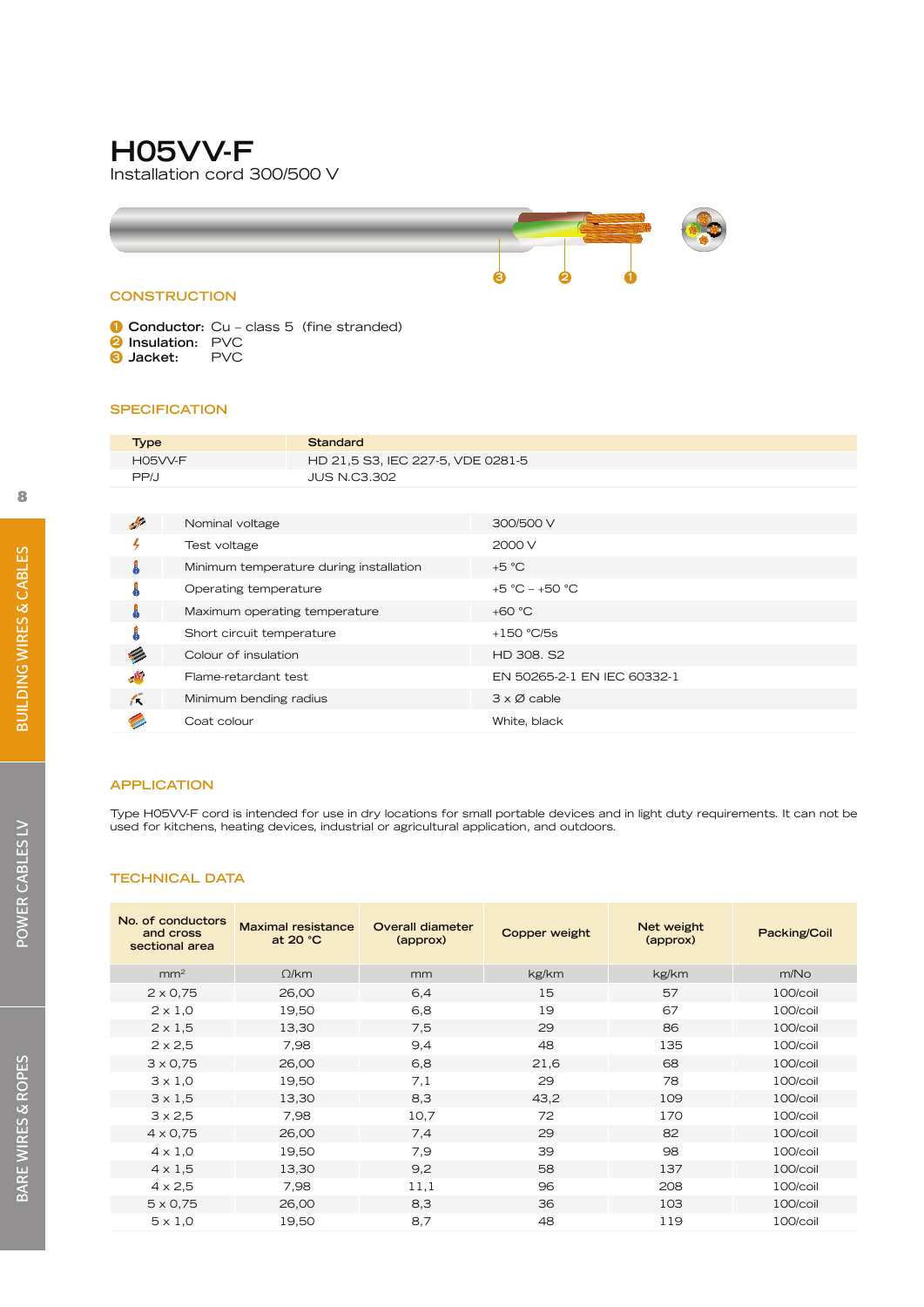

| No. of conductors<br>and cross<br>sectional area | <b>Maximal resistance</b><br>at 20 $°C$ | Overall diameter<br>(approx) | Copper weight | Net weight<br>(approx) | Packing/Coil     |
|--------------------------------------------------|-----------------------------------------|------------------------------|---------------|------------------------|------------------|
| mm <sup>2</sup>                                  | Q/km                                    | mm                           | kg/km         | kg/km                  | m/N <sub>O</sub> |
| $5 \times 1.5$                                   | 13,30                                   | 10.3                         | 72            | 171                    | $100/c$ oil      |
| $5 \times 2.5$                                   | 7.98                                    | 12.4                         | 120           | 258                    | $100/c$ oil      |
| $7 \times 1.5$                                   | 13,30                                   | 11.4                         | 101           | 221                    | $100/c$ oil      |
| $7 \times 2.5$                                   | 7.98                                    | 13.5                         | 168           | 328                    | $100/c$ oil      |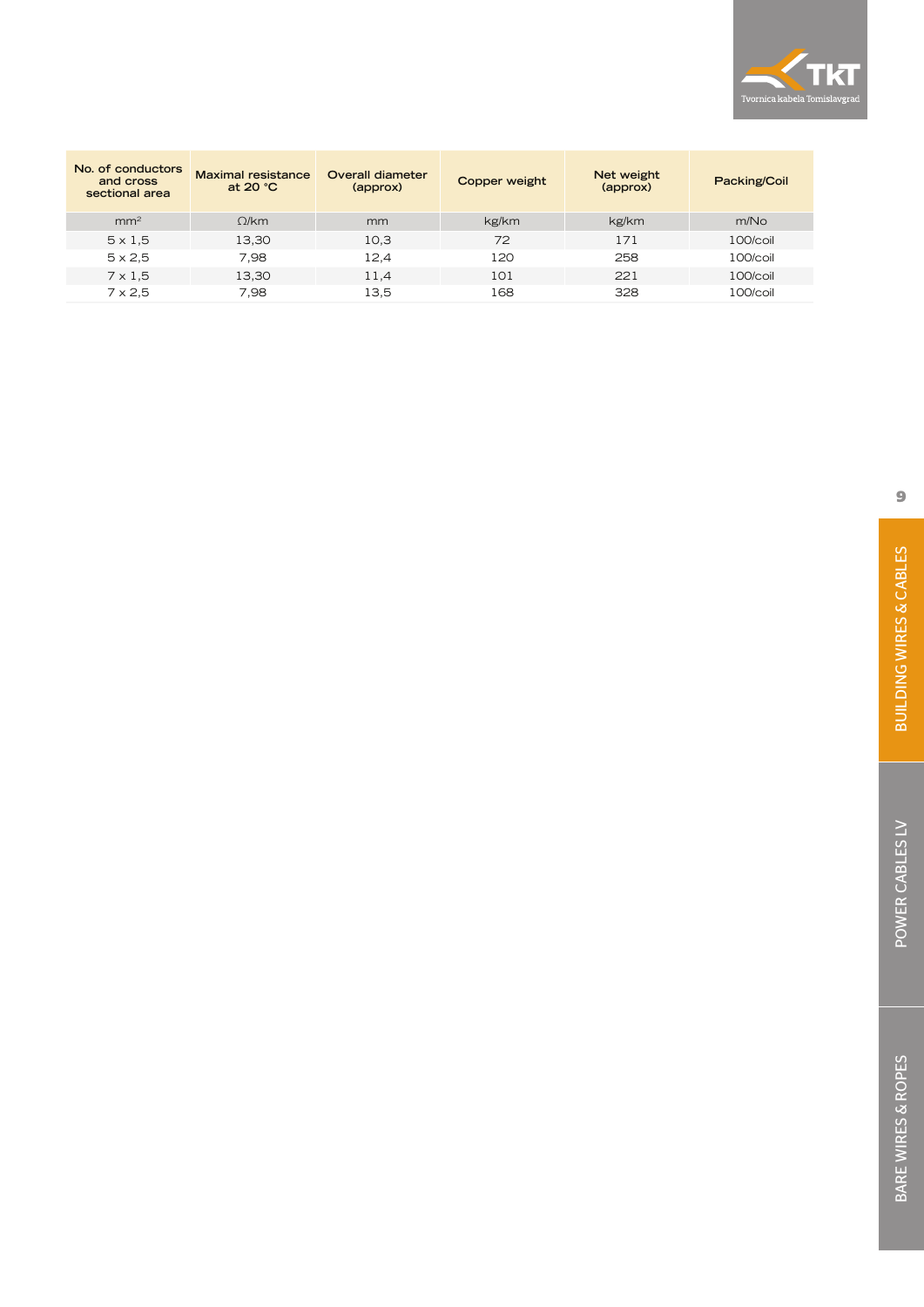### **NYIFY** Installation cord 230/400 V



**1 Conductor:** Cu – class 1 **2 Insulation:** PVC<br>**3 Jacket:** PVC  $\bullet$  **Jacket:** 

#### **SPECIFICATION**

| <b>NYIFY</b><br><b>VDE 0250</b> |  |
|---------------------------------|--|
|                                 |  |
| <b>JUS N.C3.230</b><br>PP/R     |  |

| حبار | Nominal voltage                         | 230/400 V                  |
|------|-----------------------------------------|----------------------------|
|      | Test voltage                            | 2000 V                     |
| å    | Minimum temperature during installation | $+5 °C$                    |
| Ā    | Operating temperature                   | $-40 °C - +70 °C$          |
| ö    | Maximum operating temperature           | $+70 °C$                   |
| Å    | Short circuit temperature               | $+160 °C/5s$               |
|      | Colour of insulation                    | HD 308, S2                 |
|      | Flame-retardant test                    | EN 50265-2-1 IEC 60332-1   |
| Κ    | Minimum bending radius                  | $4 \times \emptyset$ cable |
|      | Coat colour                             | <b>Black</b>               |

#### **APPLICATION**

Type NYIFY cable is intended for use in dry environment and permanent laying on/in walls.

| No. of conductors<br>and cross<br>sectional area | <b>Maximal resistance</b><br>at $20 °C$ | <b>Overall diameter</b><br>(approx) | Copper weight | Net weight<br>(approx) | Packing/Coil     |
|--------------------------------------------------|-----------------------------------------|-------------------------------------|---------------|------------------------|------------------|
| mm <sup>2</sup>                                  | Q/km                                    | mm                                  | kg/km         | kg/km                  | m/N <sub>O</sub> |
| $2 \times 1.5$                                   | 12.10                                   | $4.35 \times 11.80$                 | 29            | 65                     | $100/c$ oil      |
| $2 \times 2.5$                                   | 7.41                                    | $5,20 \times 13,50$                 | 48            | 94                     | $100/c$ oil      |
| $3 \times 1.5$                                   | 12,10                                   | $4.35 \times 19.30$                 | 43            | 107                    | $100/c$ oil      |
| $3 \times 2.5$                                   | 7.41                                    | $5,20 \times 22,30$                 | 72            | 153                    | $100/c$ oil      |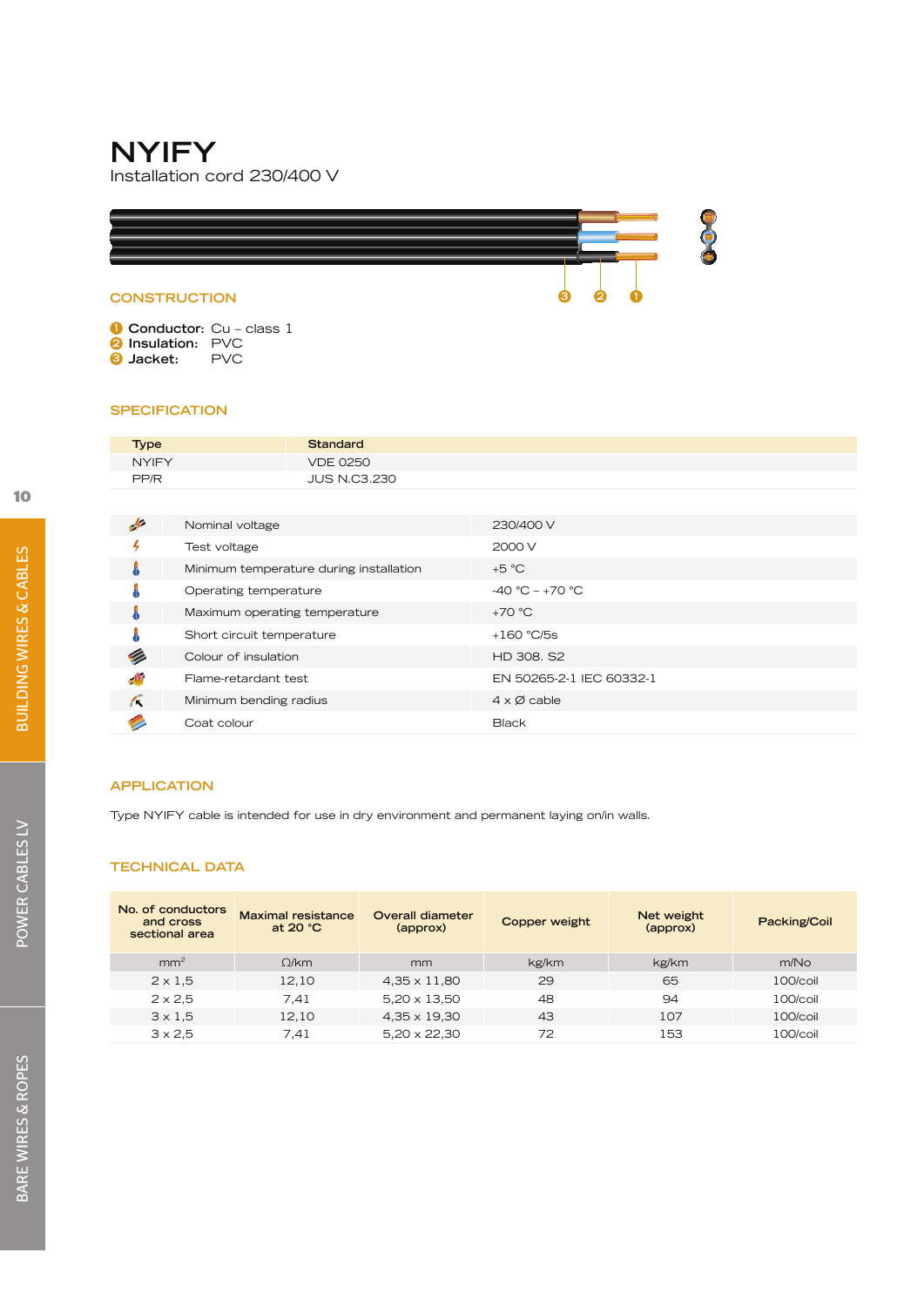

### **NYM** Installation cord 300/500 V



#### **CONSTRUCTION**

**1 Conductor:** Cu – class 1 and 2 **2 Insulation:** PVC

- **3 Core:** EPDM
- **4 Jacket:** PVC

#### **SPECIFICATION**

| <b>Type</b> | <b>Standard</b>          |
|-------------|--------------------------|
| <b>NYM</b>  | <b>VDE 0250 Teil 204</b> |
| PP          | <b>JUS N.C3.220</b>      |

| 4          | Nominal voltage                         | 300/500 V                  |
|------------|-----------------------------------------|----------------------------|
|            | Test voltage                            | 2000 V                     |
| å          | Minimum temperature during installation | $+5 °C$                    |
|            | Operating temperature                   | $-40 °C - +70 °C$          |
| Å          | Maximum operating temperature           | $+70 °C$                   |
|            | Short circuit temperature               | $+160$ °C/5s               |
|            | Colour of insulation                    | HD 308, S2                 |
| $\Delta b$ | Flame-retardant test                    | EN 50265-2-1 IEC 60332-1   |
| Κ          | Minimum bending radius                  | $4 \times \emptyset$ cable |
|            | Coat colour                             | Gray                       |

#### **APPLICATION**

Type NYM cable is intended for permanent installation, both industrial and house installation, in dry and wet conditions, for laying over or under concrete without special mechanical protection.

| No. of conductors<br>and cross<br>sectional area | <b>Maximal resistance</b><br>at 20 $°C$ | Overall diameter<br>(approx) | Copper weight | Net weight<br>(approx) | Packing/Coil |
|--------------------------------------------------|-----------------------------------------|------------------------------|---------------|------------------------|--------------|
| mm <sup>2</sup>                                  | $\Omega$ /km                            | mm                           | kg/km         | kg/km                  | m/No         |
| $2 \times 1,5$                                   | 12,10                                   | 8,5                          | 29            | 103                    | 100/coil     |
| $2 \times 2,5$                                   | 7,41                                    | 9,8                          | 48            | 134                    | 100/coil     |
| $2 \times 4$                                     | 4,61                                    | 11,4                         | 77            | 206                    | 100/coil     |
| $2 \times 6$                                     | 3,08                                    | 12,9                         | 115           | 280                    | 100/coil     |
| $2 \times 10$                                    | 1,83                                    | 15,6                         | 190           | 467                    | 100/coil     |
| $3 \times 1.5$                                   | 12,10                                   | 8,9                          | 43            | 123                    | 100/coil     |
| $3 \times 2,5$                                   | 7.41                                    | 10,4                         | 72            | 176                    | 100/coil     |
| $3 \times 4$                                     | 4,61                                    | 12,0                         | 115           | 248                    | 100/coil     |
| 3x6                                              | 3,08                                    | 14,8                         | 173           | 342                    | $100/c$ oil  |
| $3 \times 10$                                    | 1,83                                    | 17,7                         | 288           | 585                    | 100/coil     |
| $3 \times 10$                                    | 1,83                                    | 17.7                         | 288           | 630                    | 500/8        |
| $3 \times 16$                                    | 1,15                                    | 19,2                         | 461           | 790                    | 500/10       |
| $3 \times 25$                                    | 0,727                                   | 23,4                         | 720           | 1120                   | 500/12       |
|                                                  |                                         |                              |               |                        |              |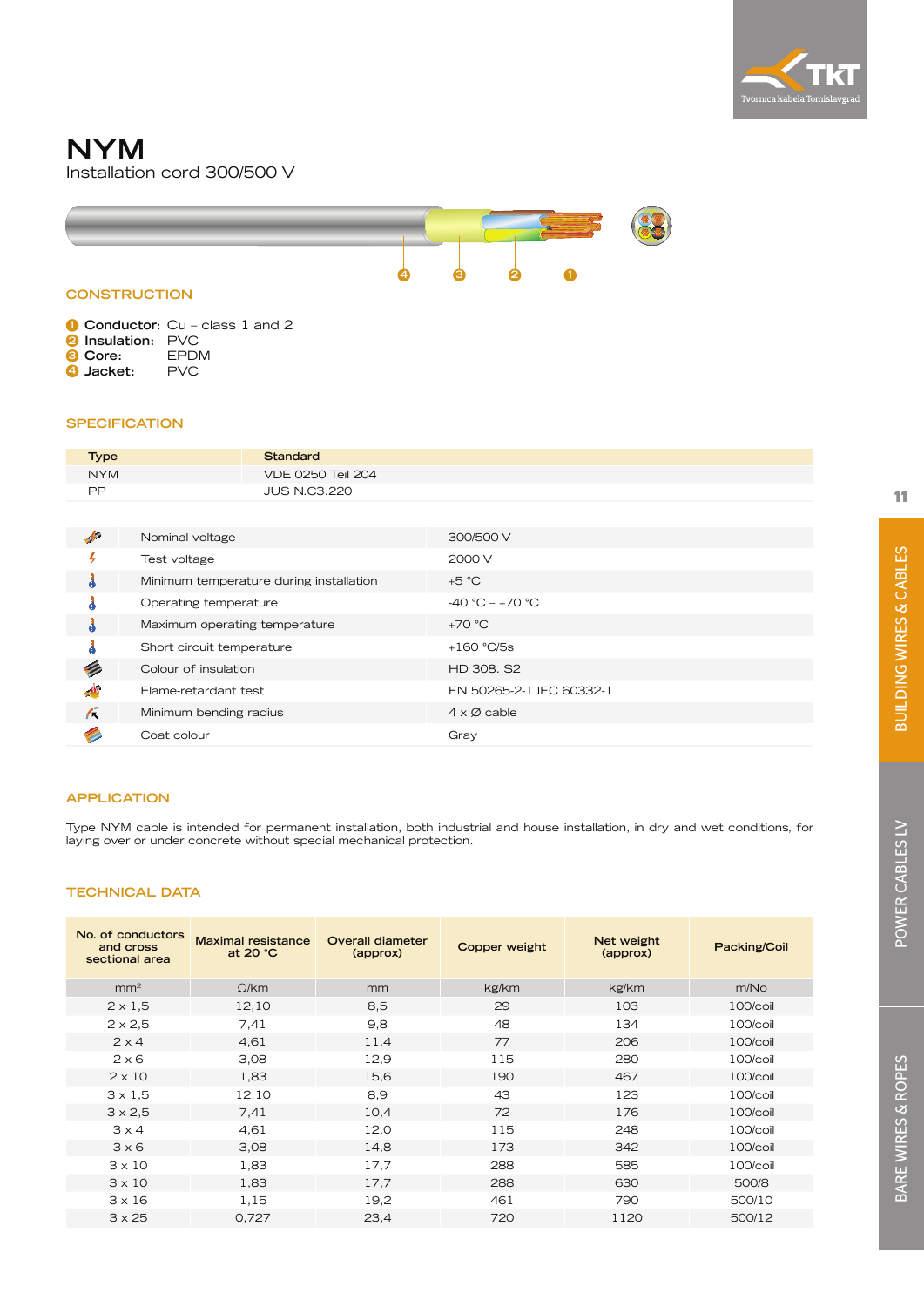| No. of conductors<br><b>Maximal resistance</b><br>and cross<br>at 20 °C<br>sectional area |              | <b>Overall diameter</b><br>(approx) | Copper weight | Net weight<br>(approx) | Packing/Coil |
|-------------------------------------------------------------------------------------------|--------------|-------------------------------------|---------------|------------------------|--------------|
| mm <sup>2</sup>                                                                           | $\Omega$ /km | mm                                  | kg/km         | kg/km                  | m/No         |
| $3 \times 35$                                                                             | 0,524        | 26,2                                | 1008          | 1590                   | 500/12       |
| $4 \times 1.5$                                                                            | 12,10        | 9,6                                 | 58            | 144                    | 100/coil     |
| $4 \times 2.5$                                                                            | 7,41         | 11,3                                | 96            | 212                    | 100/coil     |
| $4 \times 4$                                                                              | 4,61         | 13,0                                | 154           | 302                    | 100/coil     |
| $4 \times 6$                                                                              | 3,08         | 14,9                                | 230           | 416                    | 100/coil     |
| $4 \times 10$                                                                             | 1,83         | 19,4                                | 384           | 715                    | 100/coil     |
| $4 \times 10$                                                                             | 1,83         | 19,4                                | 384           | 760                    | 500/8        |
| $4 \times 16$                                                                             | 1,15         | 21,9                                | 614           | 987                    | 500/10       |
| $4 \times 25$                                                                             | 0,727        | 26,9                                | 960           | 1538                   | 500/12       |
| $4 \times 35$                                                                             | 0,524        | 30,1                                | 1344          | 2030                   | 500/12       |
| $5 \times 1,5$                                                                            | 12,10        | 10,5                                | 72            | 173                    | 100/coil     |
| $5 \times 2.5$                                                                            | 7,41         | 12,3                                | 120           | 256                    | 100/coil     |
| $5 \times 4$                                                                              | 4,61         | 14,2                                | 192           | 363                    | 100/coil     |
| $5 \times 6$                                                                              | 3,08         | 16,2                                | 288           | 506                    | 100/coil     |
| $5 \times 10$                                                                             | 1,83         | 21,2                                | 480           | 874                    | 500/10       |
| $5 \times 10$                                                                             | 1,83         | 21,2                                | 480           | 915                    | 500/10       |
| $5 \times 16$                                                                             | 1,15         | 24.0                                | 768           | 1213                   | 500/12       |
| $5 \times 25$                                                                             | 0,727        | 29,6                                | 1200          | 1895                   | 500/12       |
| $5 \times 35$                                                                             | 0,524        | 33,2                                | 1680          | 2508                   | 500/14       |
| $7 \times 1,5$                                                                            | 12,10        | 11,6                                | 101           | 208                    | 100/coil     |
| $7 \times 2.5$                                                                            | 7.41         | 13,1                                | 168           | 325                    | 100/coil     |
|                                                                                           |              |                                     |               |                        |              |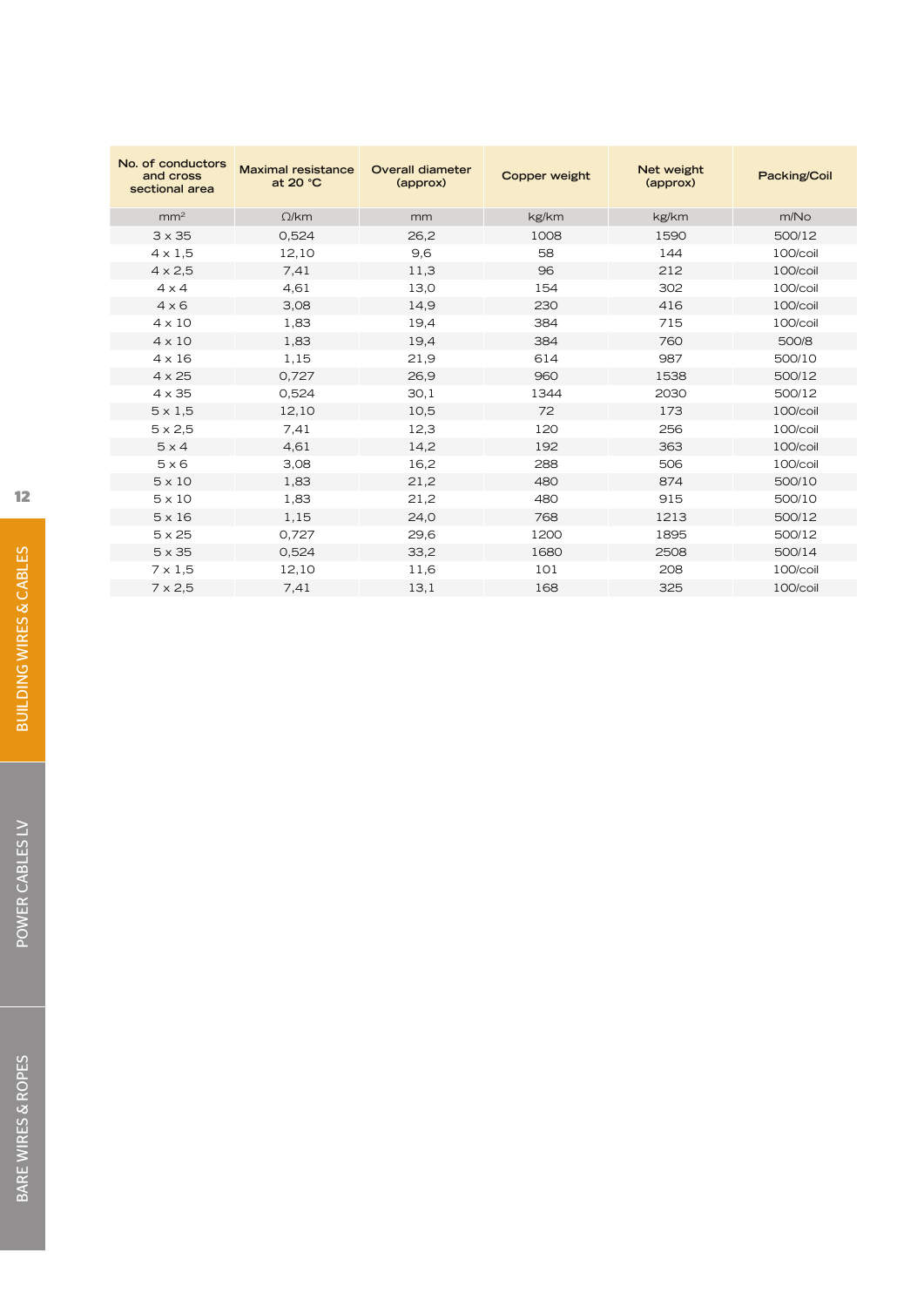

# **H05VQ-F**

PVC/PUR – Installation cord 300/500 V



|                          | <b>Conductor:</b> Cu - class 5 |
|--------------------------|--------------------------------|
| <b>2</b> Insulation: PVC |                                |
| <b>8 Core:</b>           | <b>FPDM</b>                    |

**4 Jacket:** TMPU

#### **SPECIFICATION**

| <b>Type</b>  | <b>Standard</b>  |
|--------------|------------------|
| H05VQ-F      | <b>KAPIS TKT</b> |
| Cu-PVC/PUR-Y | IEC              |

| $\rightarrow$ | Nominal voltage                         | 300/500 V                  |
|---------------|-----------------------------------------|----------------------------|
|               | Test voltage                            | 2000 V                     |
| ۰             | Minimum temperature during installation | $+5 °C$                    |
|               | Operating temperature                   | +5 °C - +50 °C             |
| Ä             | Maximum operating temperature           | $+60 °C$                   |
| å             | Short circuit temperature               | $+150$ °C/5s               |
| Ø             | Colour of insulation                    | HD 308, S2                 |
| Λ             | Minimum bending radius                  | $3 \times \emptyset$ cable |
|               | Coat colour                             | Orange                     |

#### **APPLICATION**

The cord is intended for power tools, machines, and electric motors in industrial environment, and has good mechanical, chemical and thermic properties.

| No. of conductors<br>and cross<br>sectional area | <b>Maximal resistance</b><br>at 20 $°C$ | Overall diameter<br>(approx) | Copper weight | Net weight<br>(approx) | Packing/Coil |
|--------------------------------------------------|-----------------------------------------|------------------------------|---------------|------------------------|--------------|
| mm <sup>2</sup>                                  | Q/km                                    | mm                           | kg/km         | kg/km                  | m/No         |
| $2 \times 0.75$                                  | 26,0                                    | 6,4                          | 15            | 49                     | 1000/6       |
| $2 \times 1$                                     | 19,5                                    | 7.0                          | 19            | 57                     | 1000/6       |
| $3 \times 0.75$                                  | 26,0                                    | 7,0                          | 21,6          | 60                     | 1000/6       |
| $3 \times 1$                                     | 19,5                                    | 7,4                          | 29            | 71                     | 1000/7       |
| $4 \times 0.75$                                  | 26,0                                    | 7.6                          | 29            | 76                     | 1000/7       |
| $4 \times 1$                                     | 19,5                                    | 8,1                          | 39            | 92                     | 1000/7       |
| $5 \times 0.75$                                  | 26,0                                    | 8,5                          | 36            | 98                     | 1000/7       |
| $5 \times 1$                                     | 19,5                                    | 9,0                          | 48            | 116                    | 1000/8       |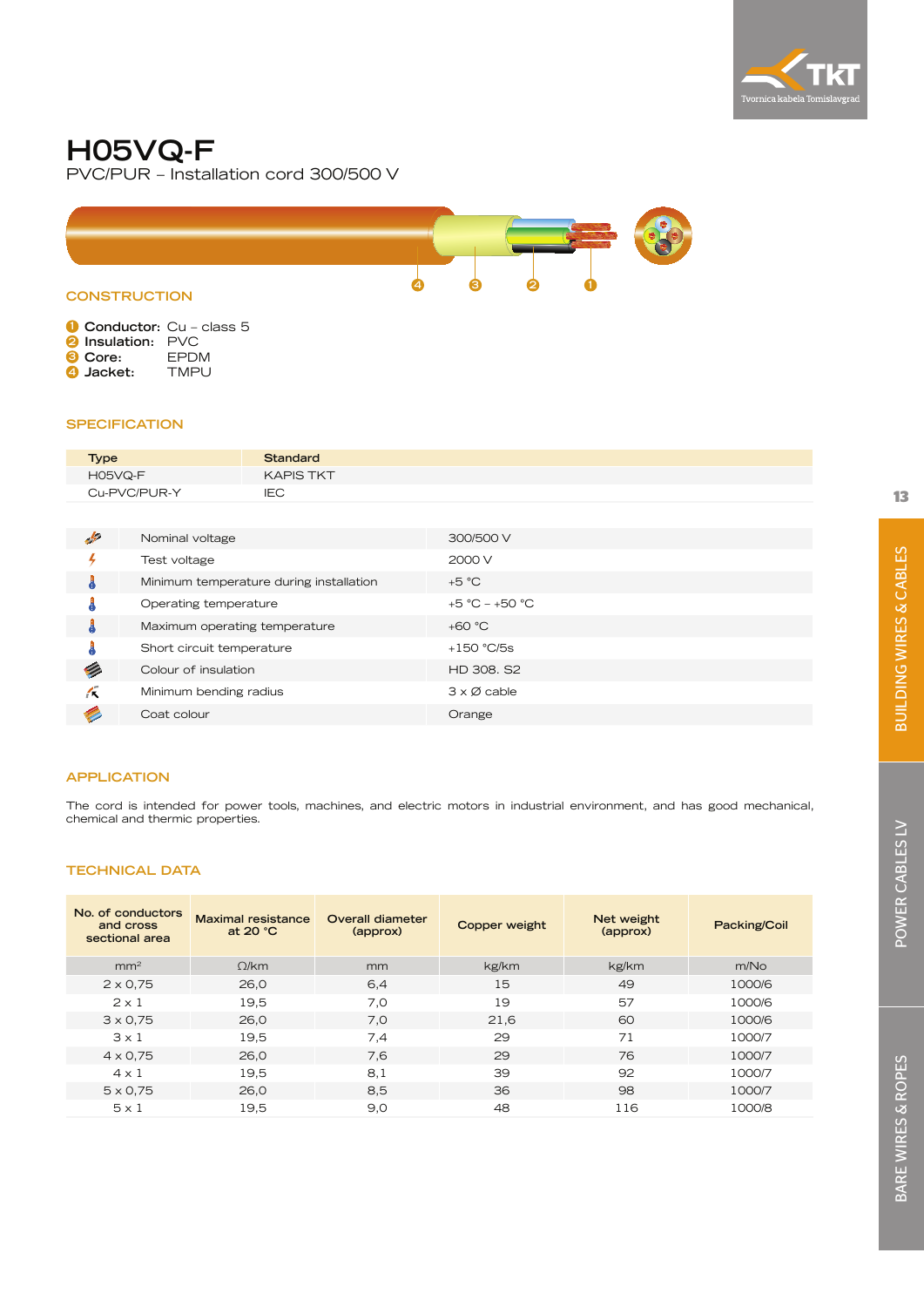# **H07BQ-F**

EPR/PUR – Installation cord 450/750 V



|  |  | Conductor: Cu - class 5 |  |
|--|--|-------------------------|--|
|--|--|-------------------------|--|

- **2 Insulation:** EPR type EI6<br>**3** Core: EPDM
- **3 Core:** EPDM
- $\bullet$  **Jacket:**

#### **SPECIFICATION**

| <b>Type</b>                                                                            | <b>Standard</b> |
|----------------------------------------------------------------------------------------|-----------------|
| H07BQ-F                                                                                | HD 22.10 S1     |
| Cu-EPR/PUR-Y                                                                           | <b>IEC</b>      |
|                                                                                        |                 |
| ı.<br>$\mathbf{A}$ and $\mathbf{A}$ and $\mathbf{A}$ and $\mathbf{A}$ and $\mathbf{A}$ | $1 - 2 - 7$     |

| $\frac{1}{2}$ | Nominal voltage                         | 450/750 V                  |
|---------------|-----------------------------------------|----------------------------|
|               | Test voltage                            | 2500 V                     |
| J             | Minimum temperature during installation | -40 $^{\circ}$ C           |
| Å             | Operating temperature                   | $-40 °C - +75 °C$          |
| Å             | Maximum operating temperature           | $+90 °C$                   |
| å             | Short circuit temperature               | $+200 °C/5s$               |
| G             | Colour of insulation                    | HD 308, S2                 |
| Κ             | Minimum bending radius                  | $3 \times \emptyset$ cable |
|               | Coat colour                             | Orange                     |
|               |                                         |                            |

#### **APPLICATION**

The cord is intended for power tools, machines, and electric motors in industrial environment, and has good mechanical, chemical and thermic properties.

| No. of conductors<br>and cross<br>sectional area | <b>Maximal resistance</b><br>at 20 $°C$ | Overall diameter<br>(approx) | Copper weight | Net weight<br>(approx) | Packing/Coil |
|--------------------------------------------------|-----------------------------------------|------------------------------|---------------|------------------------|--------------|
| mm <sup>2</sup>                                  | $\Omega$ /km                            | mm                           | kg/km         | kg/km                  | m/No         |
| $2 \times 1.5$                                   | 13,3                                    | 9,8                          | 29            | 110                    | 1000/7       |
| $2 \times 2.5$                                   | 7,98                                    | 10,3                         | 48            | 148                    | 1000/8       |
| $2 \times 4$                                     | 4,95                                    | 11,2                         | 77            | 204                    | 1000/9       |
| $2 \times 6$                                     | 3,3                                     | 13,2                         | 115           | 305                    | 1000/10      |
| $2 \times 10$                                    | 1,91                                    | 16,9                         | 190           | 486                    | 1000/11      |
| $2 \times 16$                                    | 1,21                                    | 20,1                         | 308           | 676                    | 1000/12      |
| $3 \times 1.5$                                   | 13,3                                    | 10,4                         | 43            | 154                    | 1000/8       |
| $3 \times 2.5$                                   | 7,98                                    | 12,4                         | 72            | 196                    | 1000/9       |
| $3 \times 4$                                     | 4,95                                    | 13,8                         | 115           | 248                    | 1000/10      |
| $3 \times 6$                                     | 3,3                                     | 15,2                         | 173           | 360                    | 1000/10      |
| $3 \times 10$                                    | 1,91                                    | 18,5                         | 288           | 536                    | 1000/11      |
| $3 \times 16$                                    | 1,21                                    | 23,2                         | 461           | 826                    | 1000/12      |
| $4 \times 1.5$                                   | 13,3                                    | 11,6                         | 58            | 180                    | 1000/9       |
| $4 \times 2.5$                                   | 7,98                                    | 13,8                         | 96            | 228                    | 1000/10      |
|                                                  |                                         |                              |               |                        |              |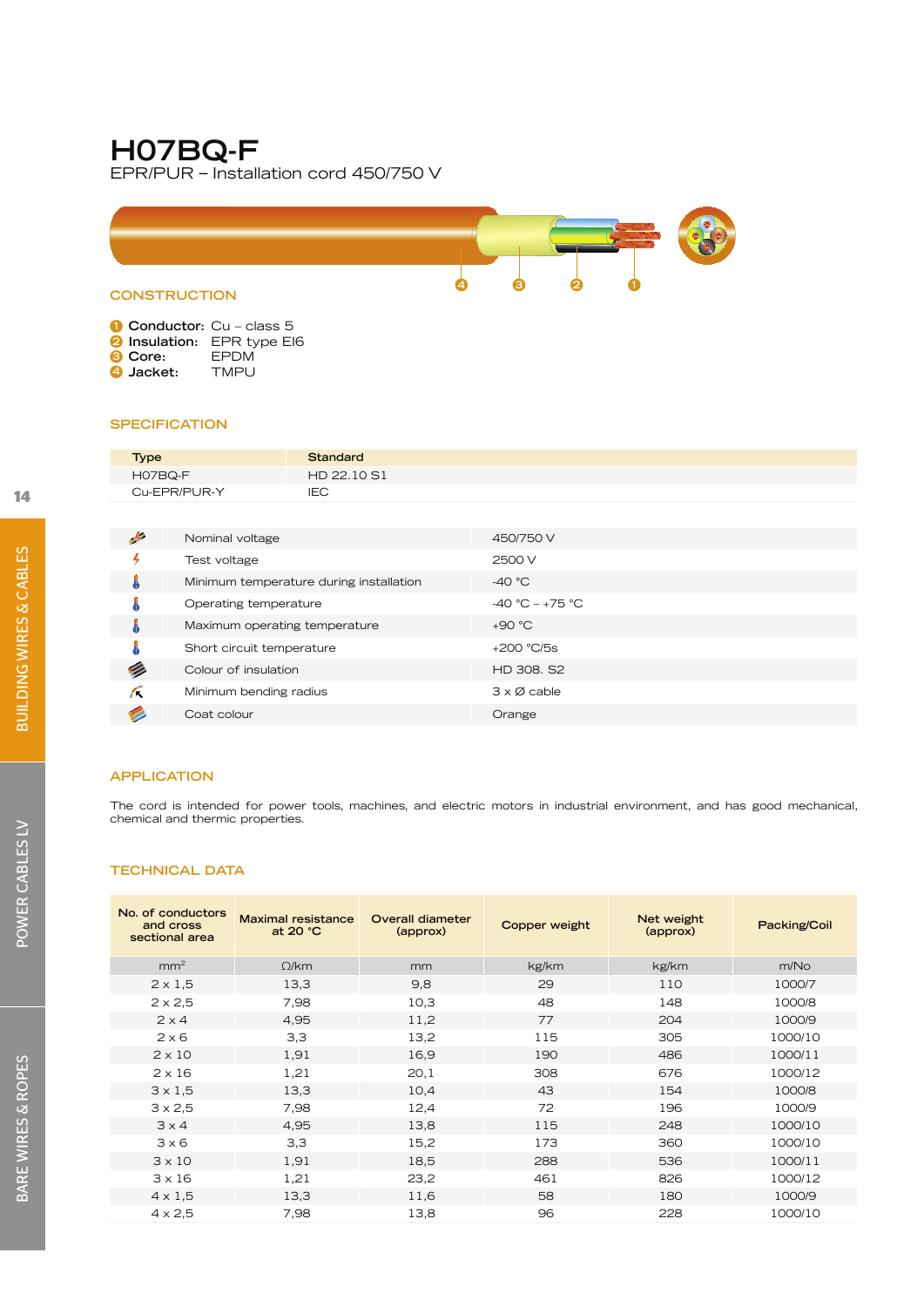

| No. of conductors<br>and cross<br>sectional area | <b>Maximal resistance</b><br>at 20 $°C$ | Overall diameter<br>(approx) | Copper weight | Net weight<br>(approx) | Packing/Coil |
|--------------------------------------------------|-----------------------------------------|------------------------------|---------------|------------------------|--------------|
| mm <sup>2</sup>                                  | Q/km                                    | mm                           | kg/km         | kg/km                  | m/No         |
| $4 \times 4$                                     | 4,95                                    | 16,2                         | 154           | 308                    | 1000/11      |
| $4 \times 6$                                     | 3,3                                     | 18.1                         | 230           | 460                    | 1000/11      |
| $4 \times 10$                                    | 1,91                                    | 22,1                         | 384           | 704                    | 1000/13      |
| $4 \times 16$                                    | 1,21                                    | 22,3                         | 614           | 940                    | 1000/13      |
| $5 \times 1.5$                                   | 13,3                                    | 12.7                         | 72            | 204                    | 1000/9       |
| $5 \times 2.5$                                   | 7,98                                    | 15,3                         | 120           | 264                    | 1000/10      |
| $5 \times 4$                                     | 4.95                                    | 17,9                         | 192           | 378                    | 1000/11      |
| $5 \times 6$                                     | 3,3                                     | 20,0                         | 288           | 536                    | 1000/12      |
| $5 \times 10$                                    | 1,91                                    | 25,9                         | 480           | 860                    | 1000/14      |
| $5 \times 16$                                    | 1,21                                    | 30,0                         | 768           | 1030                   | 1000/16      |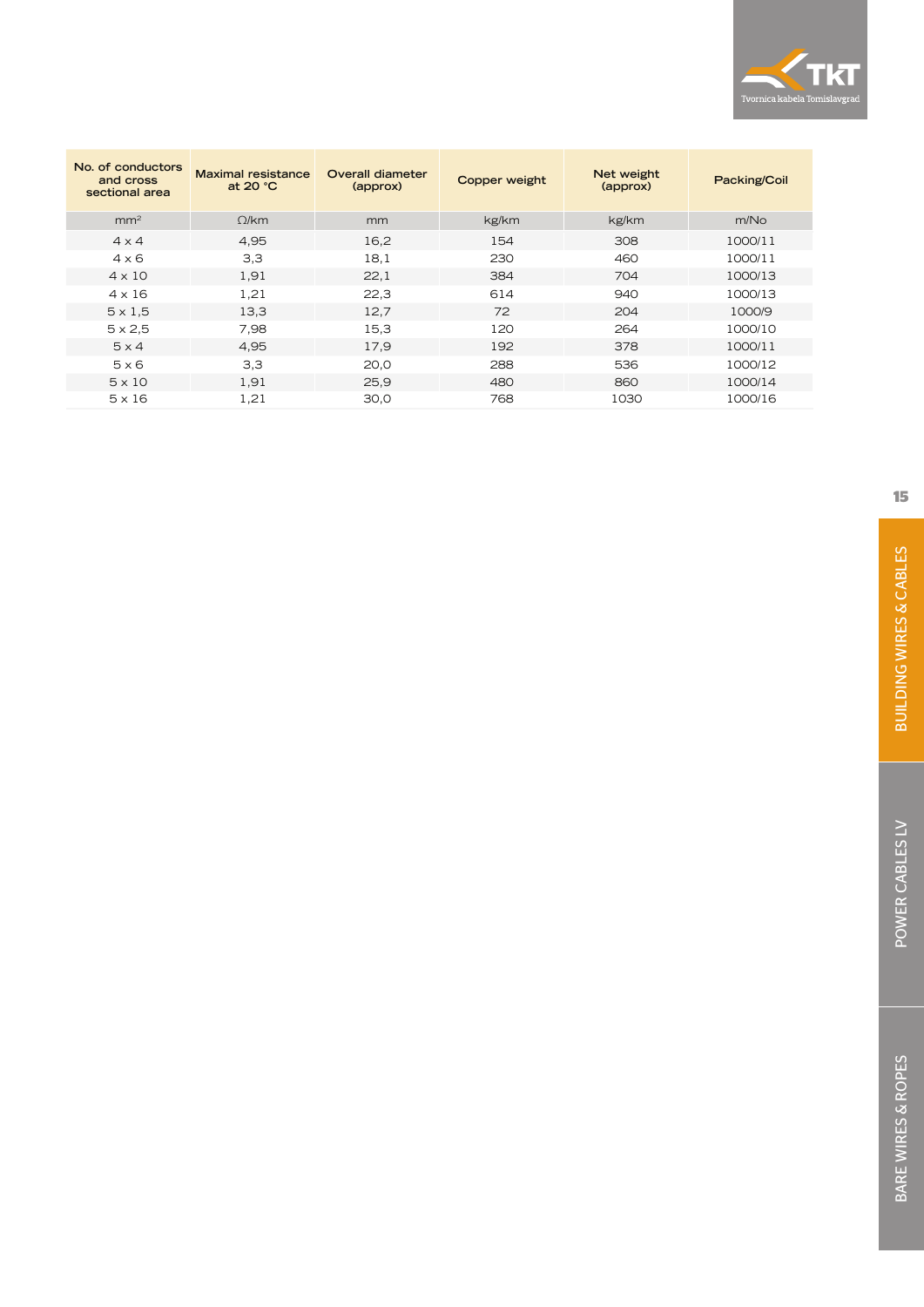# **NHMH**

Installation conductor with special properties in case of fire 300/500 V



**1 Conductor:** Cu – class 1 and 2

- **2 Insulation:** Thermoplastic halogen-free polymer type 9YI2
- **3 Core:** HFFR halogen-free polymer compound<br>**4 Jacket:** HFFR halogen-free polymer compound
- **4 Jacket:** HFFR halogen-free polymer compound type HM5

#### **SPECIFICATION**

| <b>Type</b>   |                               | <b>Standard</b>                         |                            |
|---------------|-------------------------------|-----------------------------------------|----------------------------|
| <b>NHMH</b>   |                               | DIN VDE 0250-215                        |                            |
|               |                               |                                         |                            |
| $\frac{1}{2}$ | Nominal voltage               |                                         | 300/500 V                  |
|               | Test voltage                  |                                         | 2000 V                     |
| Å             |                               | Minimum temperature during installation | $-5 °C$                    |
|               | Operating temperature         |                                         | $-40 °C - +70 °C$          |
| J             | Maximum operating temperature |                                         | $+70 °C$                   |
|               | Short circuit temperature     |                                         | $+160$ °C/5s               |
| G             | Colour of insulation          |                                         | HD 308, S2                 |
| 小             | Flame-retardant test          |                                         | EN 50266-2-4 IEC 60332-3   |
| Æ             | Minimum bending radius        |                                         | $4 \times \emptyset$ cable |
|               | Coat colour                   |                                         | Gray RAL 7035              |

#### **APPLICATION**

Type NHMH replaces NYM (PP-Y) cables. The advantage of using this type of cables is its flame retardant properties, as well as its ability to prevent the development of poisonous and corrosive gases (HCI) in case of fire.

| No. of conductors<br>and cross<br>sectional area | <b>Maximal resistance</b><br>at 20 °C | Overall diameter<br>(approx) | Copper weight | Net weight<br>(approx) | Packing/Coil |
|--------------------------------------------------|---------------------------------------|------------------------------|---------------|------------------------|--------------|
| mm <sup>2</sup>                                  | $\Omega$ /km                          | mm                           | kg/km         | kg/km                  | m/No         |
| $2 \times 1,5$                                   | 12,1                                  | 7.9                          | 29            | 89                     | 100/coil     |
| $2 \times 2,5$                                   | 7.41                                  | 8.7                          | 48            | 120                    | 100/coil     |
| $2 \times 4$                                     | 4,61                                  | 10,1                         | 77            | 172                    | 100/coil     |
| $2 \times 6$                                     | 3,08                                  | 11,5                         | 115           | 236                    | 100/coil     |
| $2 \times 10$                                    | 1,83                                  | 14,8                         | 190           | 402                    | 100/coil     |
| $3 \times 1.5$                                   | 12,1                                  | 8,2                          | 43            | 105                    | 100/coil     |
| $3 \times 2.5$                                   | 7.41                                  | 9,1                          | 72            | 143                    | 100/coil     |
| $3 \times 4$                                     | 4,61                                  | 10,6                         | 115           | 209                    | 100/coil     |
| 3x6                                              | 3,08                                  | 12,1                         | 173           | 291                    | 100/coil     |
| $3 \times 10$                                    | 1,83                                  | 15,4                         | 288           | 488                    | 100/coil     |
| $4 \times 1,5$                                   | 12,1                                  | 8,9                          | 58            | 123                    | $100/c$ oil  |
| $4 \times 2,5$                                   | 7,41                                  | 9,8                          | 96            | 172                    | 100/coil     |
| $4 \times 4$                                     | 4,61                                  | 11,9                         | 154           | 262                    | 100/coil     |
|                                                  |                                       |                              |               |                        |              |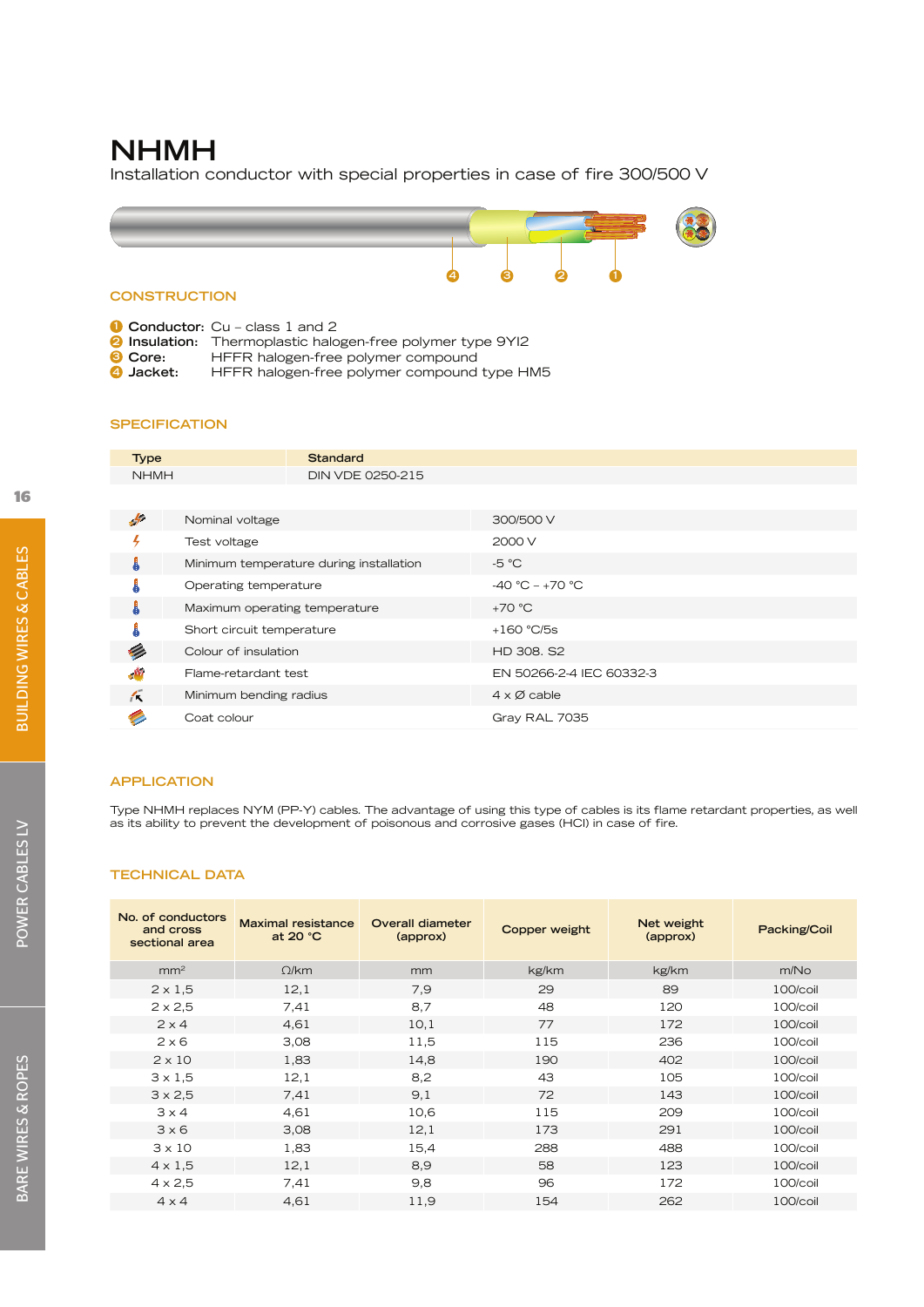

| No. of conductors<br>and cross<br>sectional area | <b>Maximal resistance</b><br>at 20 °C | Overall diameter<br>(approx) | Copper weight | Net weight<br>(approx) | Packing/Coil     |
|--------------------------------------------------|---------------------------------------|------------------------------|---------------|------------------------|------------------|
| mm <sup>2</sup>                                  | $\Omega$ /km                          | mm                           | kg/km         | kg/km                  | m/N <sub>O</sub> |
| $4 \times 6$                                     | 3,08                                  | 12,5                         | 230           | 370                    | 100/coil         |
| $4 \times 10$                                    | 1,83                                  | 17,0                         | 384           | 602                    | 100/coil         |
| $4 \times 16$                                    | 1,15                                  | 20,1                         | 614           | 961                    | 500/10           |
| $4 \times 25$                                    | 0,72                                  | 25,0                         | 960           | 1501                   | 500/12           |
| $4 \times 35$                                    | 0,524                                 | 27,8                         | 1344          | 1959                   | 500/12           |
| $5 \times 1,5$                                   | 12,1                                  | 9,6                          | 72            | 146                    | 100/coil         |
| $5 \times 2,5$                                   | 7,41                                  | 10,6                         | 120           | 206                    | 100/coil         |
| $5 \times 4$                                     | 4,61                                  | 13,3                         | 192           | 329                    | 100/coil         |
| $5 \times 6$                                     | 3,08                                  | 14,6                         | 288           | 446                    | 100/coil         |
| $5 \times 10$                                    | 1,83                                  | 18,4                         | 480           | 728                    | 100/coil         |
| $5 \times 16$                                    | 1,15                                  | 22,4                         | 768           | 1121                   | 500/10           |
| $5 \times 25$                                    | 0,727                                 | 27,4                         | 1200          | 1739                   | 500/12           |
| $5 \times 35$                                    | 0,524                                 | 30,9                         | 1680          | 2330                   | 500/14           |
| $7 \times 1,5$                                   | 13,3                                  | 10,5                         | 101           | 194                    | 100/coil         |
| $7 \times 2,5$                                   | 7,98                                  | 12,3                         | 168           | 258                    | 100/coil         |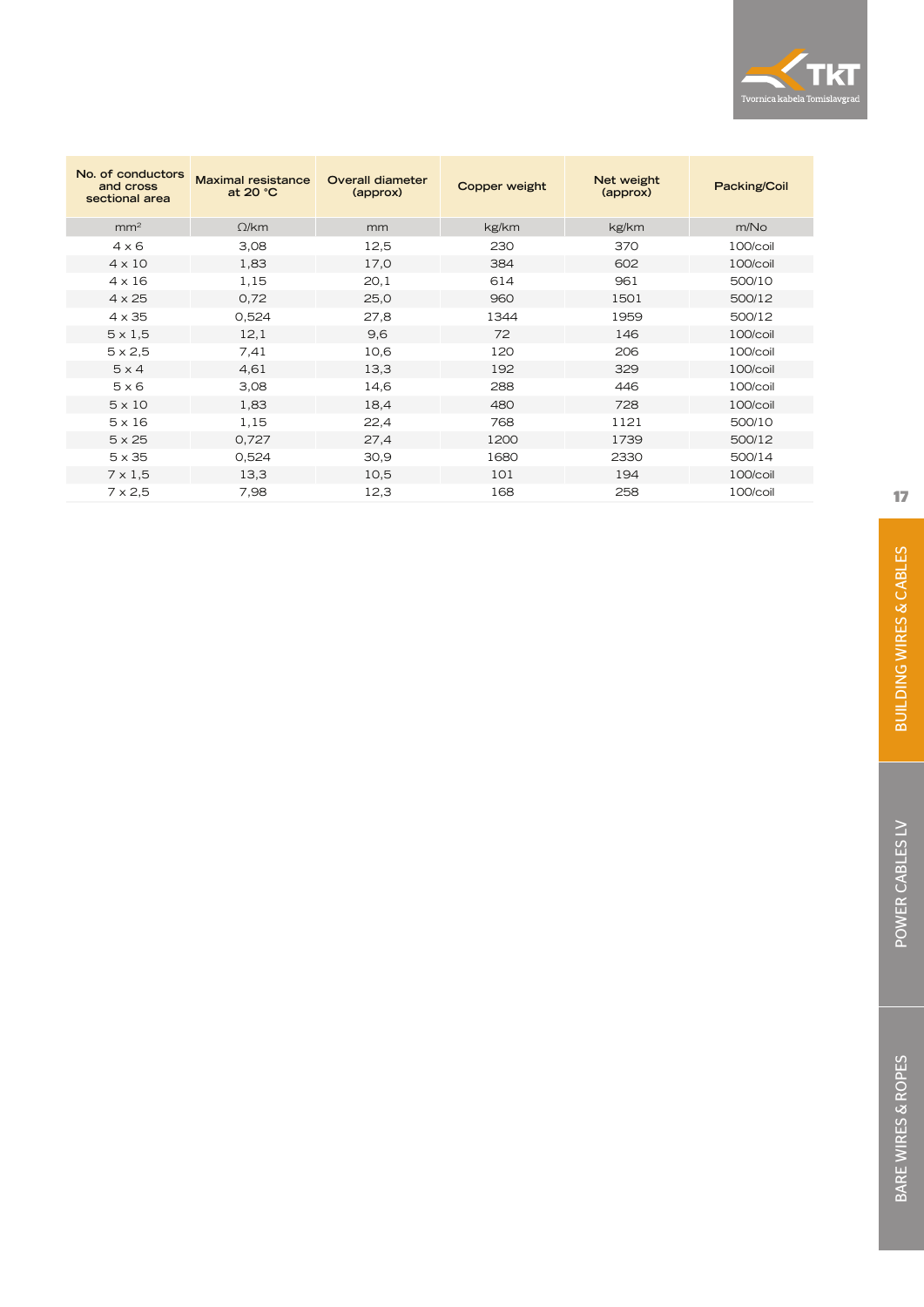# **NHXMH**

Installation conductor with special properties in case of fire 300/500 V



**1 Conductor:** Cu – class 1 and 2

**2 Insulation:** Cross-linked PE, XLPE, type 2XI1 <br>**2** Core: HFFR halogen-free polymer comp

**3 Core:** HFFR halogen-free polymer compound<br>**4 Jacket:** HFFR halogen-free polymer compound **4 Jacket:** HFFR halogen-free polymer compound type HM2

#### **SPECIFICATION**

| <b>Type</b>   |                               | <b>Standard</b>                         |                            |
|---------------|-------------------------------|-----------------------------------------|----------------------------|
| NHXMH-0       |                               | DIN VDE 0250-214                        |                            |
|               |                               |                                         |                            |
| $\frac{1}{2}$ | Nominal voltage               |                                         | 300/500 V                  |
|               | Test voltage                  |                                         | 2000 V                     |
| å             |                               | Minimum temperature during installation | $-5 °C$                    |
|               | Operating temperature         |                                         | $-40 °C - +70 °C$          |
| J             | Maximum operating temperature |                                         | $+70 °C$                   |
|               | Short circuit temperature     |                                         | $+160 °C/5s$               |
| Ø             | Colour of insulation          |                                         | HD 308, S2                 |
| اللار         | Flame-retardant test          |                                         | EN 50266-2-4 IEC 60332-3   |
| K             | Minimum bending radius        |                                         | $4 \times \emptyset$ cable |
|               | Coat colour                   |                                         | Gray                       |

#### **APPLICATION**

Type NHXMH building wire can be installed under or over concrete, in wet or dry locations, cable channels, open air, but it is not intended for direct burial or under the water. It is recommended for public buildings (hotels, hospitals, department stores, subways, theatres, cinemas etc.), and in all other public buildings where good flame properties in case of fire are required to prevent developing poisonous gases and corrosive HCL gases.

| No. of conductors<br>and cross<br>sectional area | <b>Maximal resistance</b><br>at $20 °C$ | Overall diameter<br>(approx) | Copper weight | Net weight<br>(approx) | Packing/Coil |
|--------------------------------------------------|-----------------------------------------|------------------------------|---------------|------------------------|--------------|
| mm <sup>2</sup>                                  | $\Omega$ /km                            | mm                           | kg/km         | kg/km                  | m/No         |
| $2 \times 1,5$                                   | 12,1                                    | 8,3                          | 29            | 107                    | 100/coil     |
| $2 \times 2,5$                                   | 7,41                                    | 9,1                          | 48            | 139                    | 100/coil     |
| $2 \times 4$                                     | 4,61                                    | 10,5                         | 77            | 195                    | 100/coil     |
| $2 \times 6$                                     | 3,08                                    | 11,5                         | 115           | 253                    | 100/coil     |
| $2 \times 10$                                    | 1,83                                    | 14,8                         | 190           | 420                    | 100/coil     |
| $3 \times 1,5$                                   | 12,1                                    | 8,7                          | 43            | 123                    | 100/coil     |
| $3 \times 2.5$                                   | 7.41                                    | 9,5                          | 72            | 164                    | 100/coil     |
| $3 \times 4$                                     | 4,61                                    | 11,0                         | 115           | 233                    | 100/coil     |
| 3x6                                              | 3,08                                    | 12,5                         | 173           | 321                    | 100/coil     |
| $3 \times 10$                                    | 1,83                                    | 15,8                         | 288           | 526                    | 100/coil     |
| $4 \times 1.5$                                   | 12,1                                    | 9,3                          | 58            | 143                    | 100/coil     |
| $4 \times 2,5$                                   | 7,41                                    | 10,2                         | 96            | 194                    | 100/coil     |
|                                                  |                                         |                              |               |                        |              |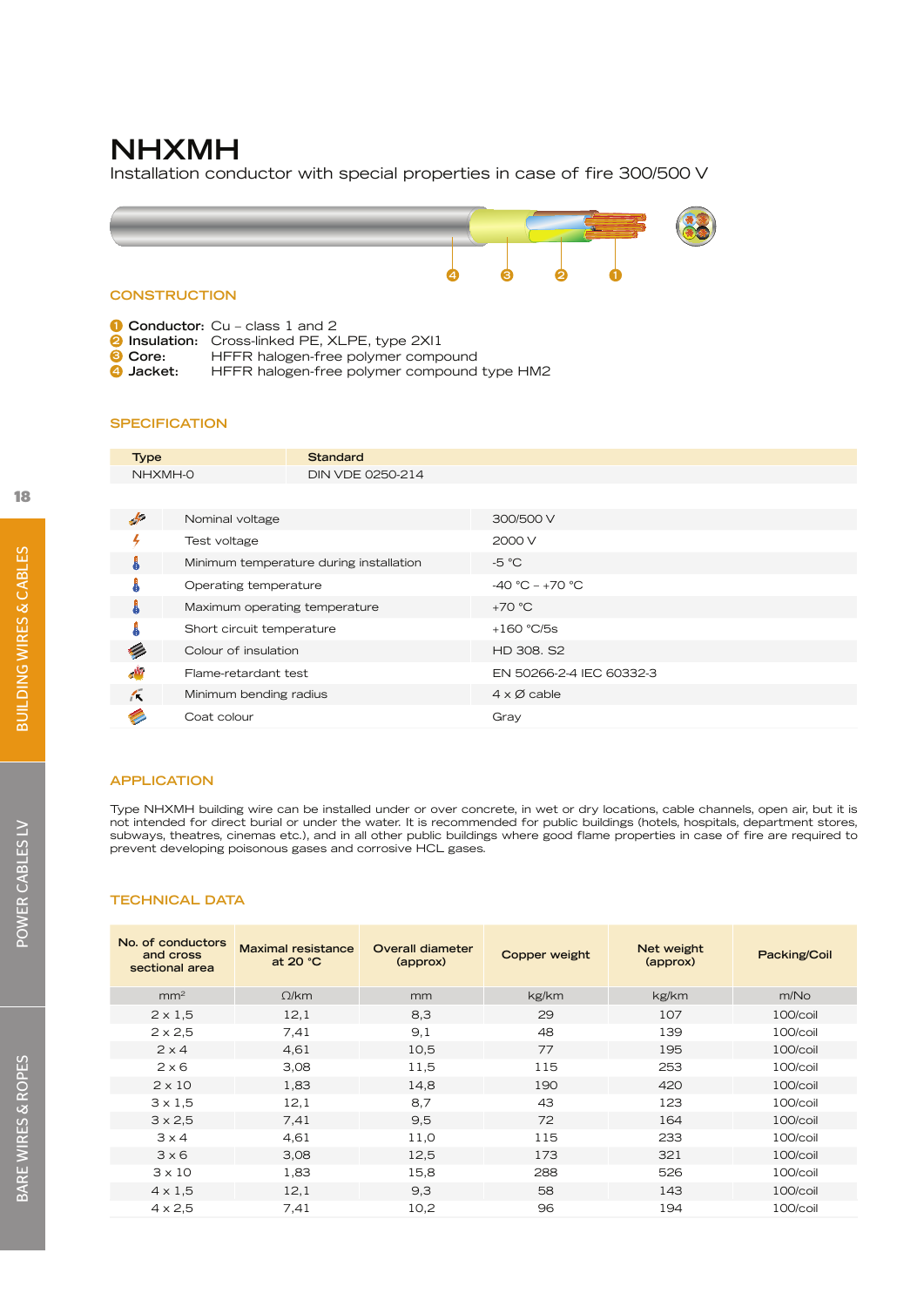

| No. of conductors<br>and cross<br>sectional area | <b>Maximal resistance</b><br>at 20 °C | Overall diameter<br>(approx) | Copper weight | Net weight<br>(approx) | Packing/Coil     |
|--------------------------------------------------|---------------------------------------|------------------------------|---------------|------------------------|------------------|
| mm <sup>2</sup>                                  | O/km                                  | mm                           | kg/km         | kg/km                  | m/N <sub>O</sub> |
| $4 \times 4$                                     | 4,61                                  | 12,3                         | 154           | 292                    | 100/coil         |
| $4 \times 6$                                     | 3,08                                  | 13,9                         | 230           | 404                    | 100/coil         |
| $4 \times 10$                                    | 1,83                                  | 17,3                         | 384           | 642                    | 100/coil         |
| $4 \times 16$                                    | 1,15                                  | 20,5                         | 614           | 961                    | 500/10           |
| $4 \times 25$                                    | 0,727                                 | 25,4                         | 960           | 1501                   | 500/12           |
| $4 \times 35$                                    | 0,524                                 | 28,2                         | 1344          | 1959                   | 500/12           |
| $5 \times 1,5$                                   | 12,1                                  | 10,0                         | 72            | 167                    | 100/coil         |
| $5 \times 2,5$                                   | 7,41                                  | 11,0                         | 120           | 230                    | 100/coil         |
| $5 \times 4$                                     | 4,61                                  | 13.7                         | 192           | 360                    | 100/coil         |
| $5 \times 6$                                     | 3,08                                  | 15,0                         | 288           | 482                    | 100/coil         |
| $5 \times 10$                                    | 1,83                                  | 18,8                         | 480           | 774                    | 100/coil         |
| $5 \times 16$                                    | 1,15                                  | 22,8                         | 768           | 1183                   | 500/10           |
| $5 \times 25$                                    | 0.727                                 | 27,8                         | 1200          | 1816                   | 500/12           |
| $5 \times 35$                                    | 0,524                                 | 31,3                         | 1680          | 2418                   | 500/14           |
| $7 \times 1,5$                                   | 13,3                                  | 10,9                         | 101           | 207                    | 100/coil         |
| $7 \times 2,5$                                   | 7,98                                  | 12,3                         | 168           | 274                    | 100/coil         |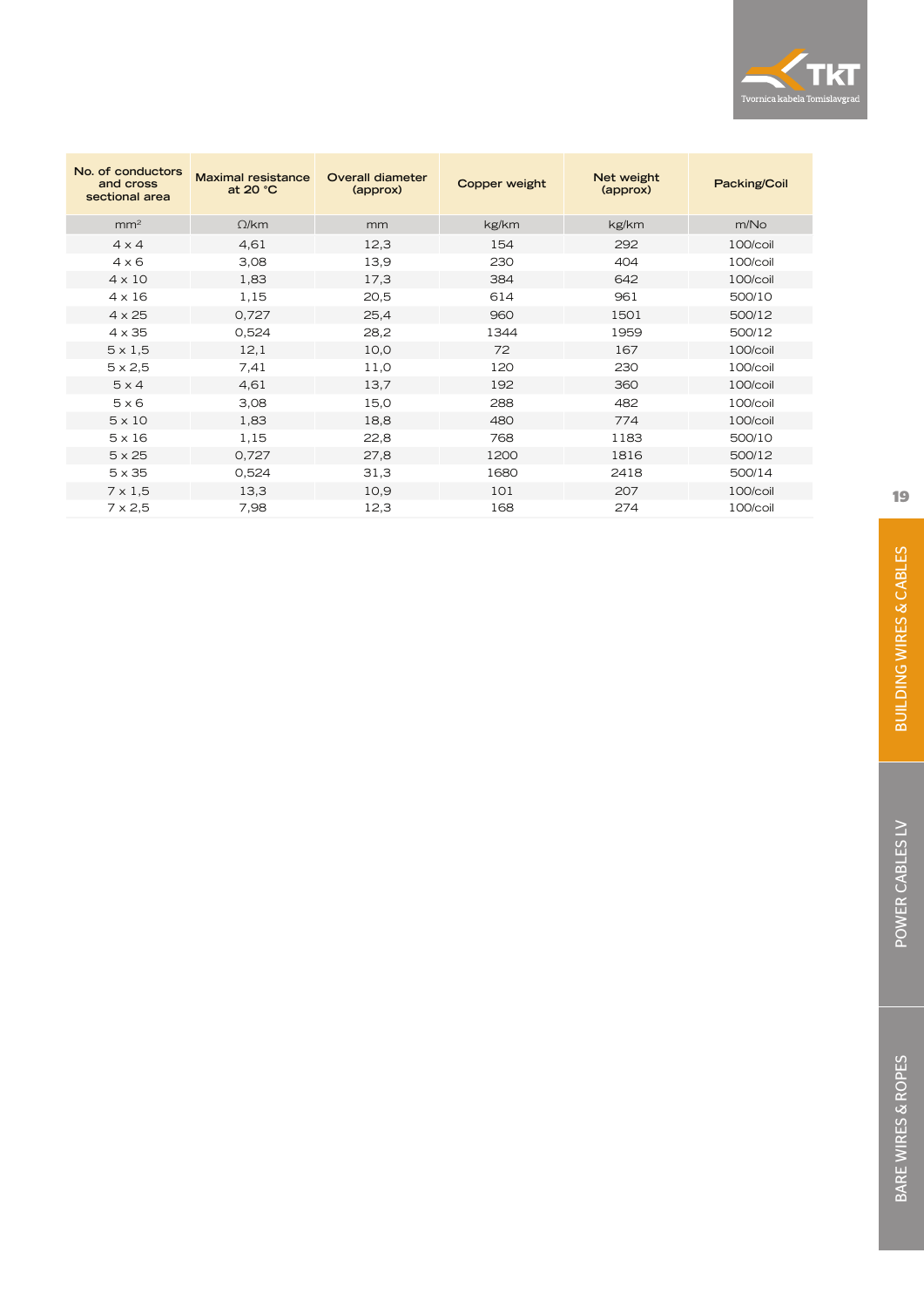# **H05RR-F**

Installation cord 300/500 V



| Conductor: Cu - class 5 |
|-------------------------|
|-------------------------|

- **2 Insulation:** EPR rubber type EI4
- **3 Jacket:** EPR rubber type EM3

#### **SPECIFICATION**

| <b>Type</b>   |                               | Standard                                |                            |
|---------------|-------------------------------|-----------------------------------------|----------------------------|
| H05RR-F       |                               | HD 22.4 S3, VDE 0282/4                  |                            |
|               |                               |                                         |                            |
| $\rightarrow$ | Nominal voltage               |                                         | 300/500 V                  |
|               | Test voltage                  |                                         | 2000 V                     |
| å             |                               | Minimum temperature during installation | $-25 °C$                   |
|               | Operating temperature         |                                         | $-25 °C - +50 °C$          |
| å             | Maximum operating temperature |                                         | $+60 °C$                   |
|               | Short circuit temperature     |                                         | $+200 °C/5s$               |
|               | Colour of insulation          |                                         | HD 308, S2                 |
| Æ             | Minimum bending radius        |                                         | $4 \times \emptyset$ cable |
|               | Coat colour                   |                                         | <b>Black</b>               |

#### **APPLICATION**

Type H05RR-F cord is intended for use with household appliances.

| No. of conductors<br>and cross<br>sectional area | <b>Maximal resistance</b><br>at $20 °C$ | Overall diameter<br>(approx) | Copper weight | Net weight<br>(approx) | Packing/Coil |
|--------------------------------------------------|-----------------------------------------|------------------------------|---------------|------------------------|--------------|
| mm <sup>2</sup>                                  | O/km                                    | mm                           | mm            | kg/km                  | m/No         |
| $2 \times 1.5$                                   | 13,3                                    | 8,6                          | 29            | 85                     | $100/c$ oil  |
| $2 \times 2.5$                                   | 7,98                                    | 10,2                         | 48            | 118                    | 100/coil     |
| $3 \times 1.5$                                   | 13,3                                    | 9,2                          | 43            | 98                     | $100/c$ oil  |
| $3 \times 2.5$                                   | 7.98                                    | 10,8                         | 72            | 142                    | $100/c$ oil  |
| $4 \times 1.5$                                   | 13,30                                   | 10,0                         | 58            | 116                    | $100/c$ oil  |
| $4 \times 2.5$                                   | 7.98                                    | 11.8                         | 96            | 178                    | 100/coil     |
| $5 \times 1.5$                                   | 13,30                                   | 11,0                         | 72            | 146                    | 100/coil     |
| $5 \times 2.5$                                   | 7,98                                    | 12.9                         | 120           | 216                    | 100/coil     |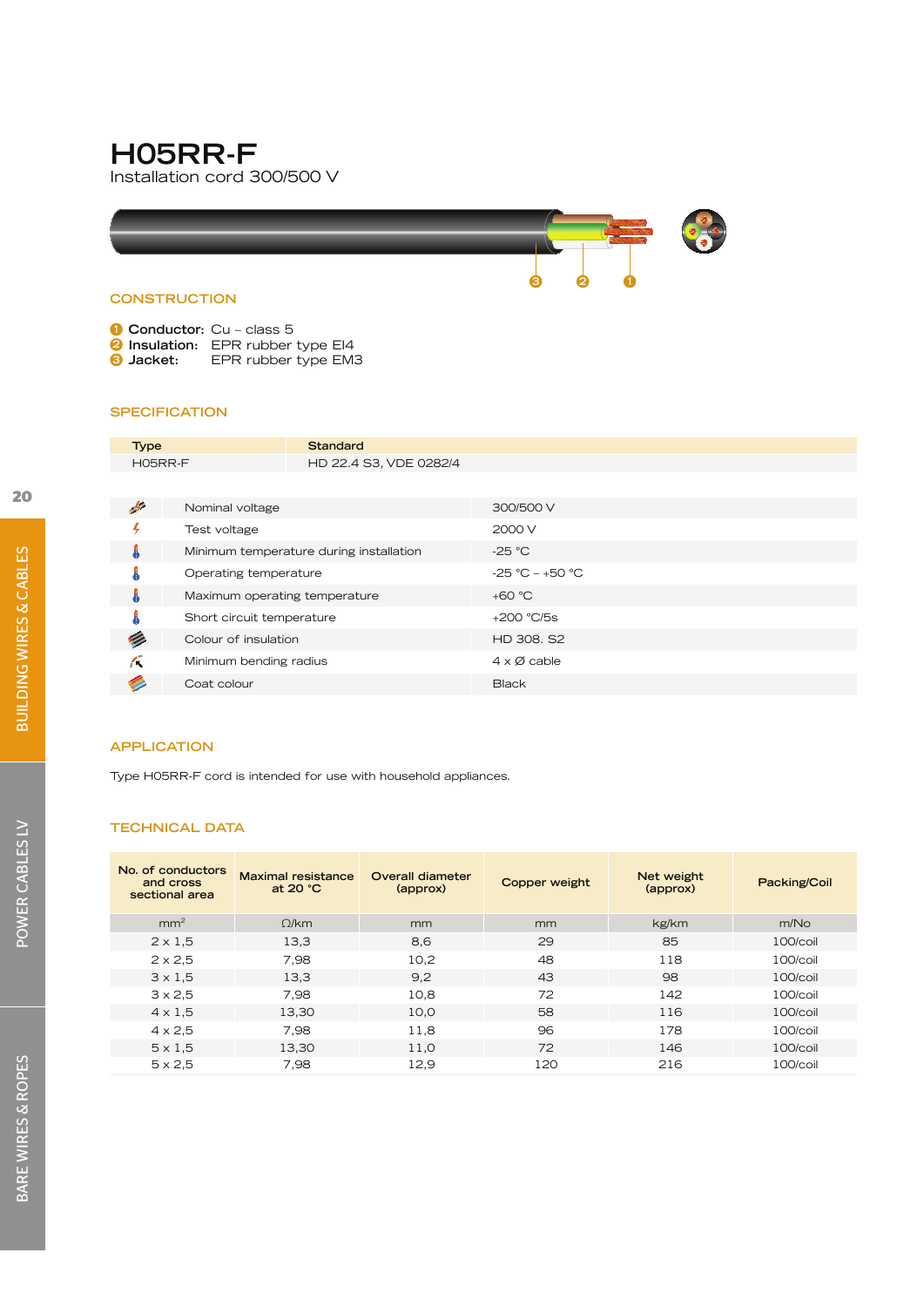

# **YM** Installation cord 300/500 V



#### **CONSTRUCTION**

**1 Conductor:** Cu – class 1 and 2

- **2 Insulation:** PVC
- **3 Core:** EPDM **4 Jacket:** PVC

#### **SPECIFICATION**

| <b>Type</b> | Standard                |
|-------------|-------------------------|
| YM          | ÖVE-K 41-4 (HD 21.4 S2) |
| <b>DD</b>   | <b>JUS N.C3.220</b>     |

| 4          | Nominal voltage                         | 300/500 V                  |
|------------|-----------------------------------------|----------------------------|
|            | Test voltage                            | 2000 V                     |
| å          | Minimum temperature during installation | $+5 °C$                    |
|            | Operating temperature                   | $-40 °C - +70 °C$          |
| Å          | Maximum operating temperature           | $+70 °C$                   |
|            | Short circuit temperature               | $+160$ °C/5s               |
|            | Colour of insulation                    | HD 308, S2                 |
| $\Delta V$ | Flame-retardant test                    | EN 50265-2-1 IEC 60332-1   |
| Κ          | Minimum bending radius                  | $4 \times \emptyset$ cable |
|            | Coat colour                             | Gray                       |

#### **APPLICATION**

Type YM cable is intended for permanent installation, both industrial and house installation, in dry or wet conditions, for laying over or under concrete without special mechanical protection.

| <b>Maximal resistance</b><br>at 20 $°C$ | Overall diameter<br>(approx) | <b>Copper weight</b> | Net weight<br>(approx) | Packing/Coil |
|-----------------------------------------|------------------------------|----------------------|------------------------|--------------|
| $\Omega$ /km                            | mm                           | kg/km                | kg/km                  | m/No         |
| 12,10                                   | 8,3                          | 29                   | 98                     | 100/coil     |
| 7,41                                    | 9,6                          | 48                   | 125                    | 100/coil     |
| 4,61                                    | 11,1                         | 77                   | 198                    | 100/coil     |
| 3,08                                    | 12,5                         | 115                  | 268                    | 100/coil     |
| 1,83                                    | 16,2                         | 190                  | 456                    | 100/coil     |
| 12,10                                   | 8,5                          | 43                   | 117                    | 100/coil     |
| 7.41                                    | 10,1                         | 72                   | 165                    | 100/coil     |
| 4,61                                    | 11,7                         | 115                  | 237                    | 100/coil     |
| 3,08                                    | 14,4                         | 173                  | 332                    | 100/coil     |
| 1,83                                    | 17,3                         | 288                  | 619                    | 500/8        |
| 1,15                                    | 19,0                         | 460                  | 776                    | 500/10       |
| 0.727                                   | 23.1                         | 720                  | 1105                   | 500/11       |
| 0,524                                   | 25,8                         | 1008                 | 1576                   | 500/12       |
|                                         |                              |                      |                        |              |